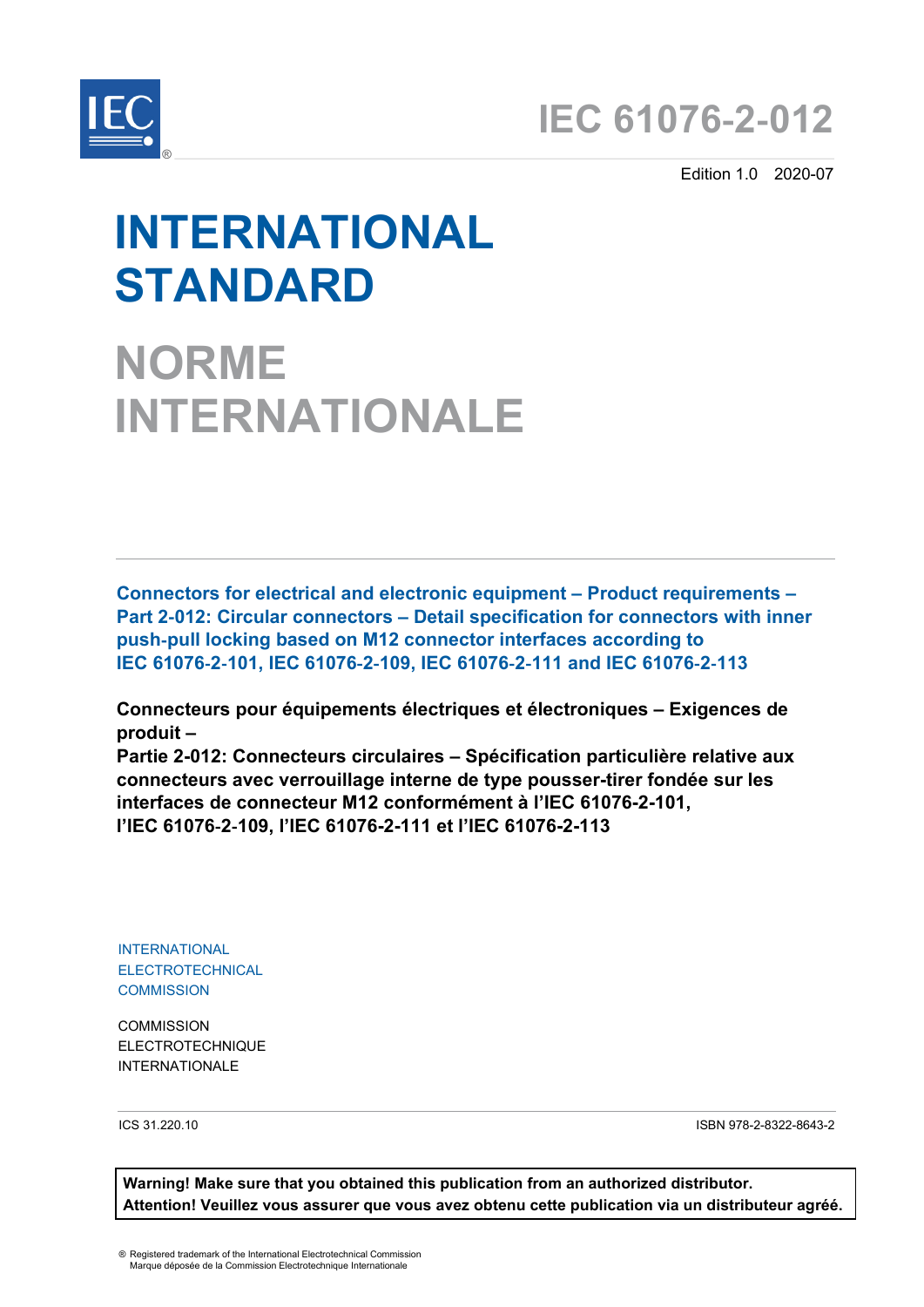# CONTENTS

| 1 |        |                                                            |  |
|---|--------|------------------------------------------------------------|--|
| 2 |        |                                                            |  |
| 3 |        |                                                            |  |
| 4 |        |                                                            |  |
|   | 4.1    |                                                            |  |
|   | 4.1.1  |                                                            |  |
|   | 4.1.2  |                                                            |  |
|   | 4.2    |                                                            |  |
|   | 4.3    |                                                            |  |
|   | 4.4    |                                                            |  |
|   | 4.5    |                                                            |  |
|   | 4.6    |                                                            |  |
|   | 4.7    |                                                            |  |
| 5 |        |                                                            |  |
|   |        |                                                            |  |
|   | 5.1    |                                                            |  |
|   | 5.2    |                                                            |  |
|   | 5.2.1  |                                                            |  |
|   | 5.2.2  |                                                            |  |
|   | 5.2.3  |                                                            |  |
|   | 5.3    |                                                            |  |
|   | 5.3.1  |                                                            |  |
|   | 5.3.2  |                                                            |  |
|   | 5.3.3  |                                                            |  |
|   | 5.3.4  |                                                            |  |
|   | 5.3.5  |                                                            |  |
|   | 5.3.6  |                                                            |  |
|   | 5.3.7  |                                                            |  |
|   | 5.3.8  |                                                            |  |
|   | 5.3.9  |                                                            |  |
|   | 5.3.10 |                                                            |  |
|   | 5.3.11 |                                                            |  |
|   | 5.3.12 |                                                            |  |
|   | 5.3.13 |                                                            |  |
|   | 5.3.14 |                                                            |  |
|   | 5.3.15 |                                                            |  |
|   | 5.3.16 |                                                            |  |
|   | 5.3.17 |                                                            |  |
|   | 5.4    |                                                            |  |
| 6 |        |                                                            |  |
|   | 6.1    |                                                            |  |
|   | 6.2    |                                                            |  |
|   | 6.2.1  |                                                            |  |
|   | 6.2.2  | Rated voltage - Rated impulse voltage - Pollution degree55 |  |
|   | 6.2.3  |                                                            |  |
|   | 6.2.4  |                                                            |  |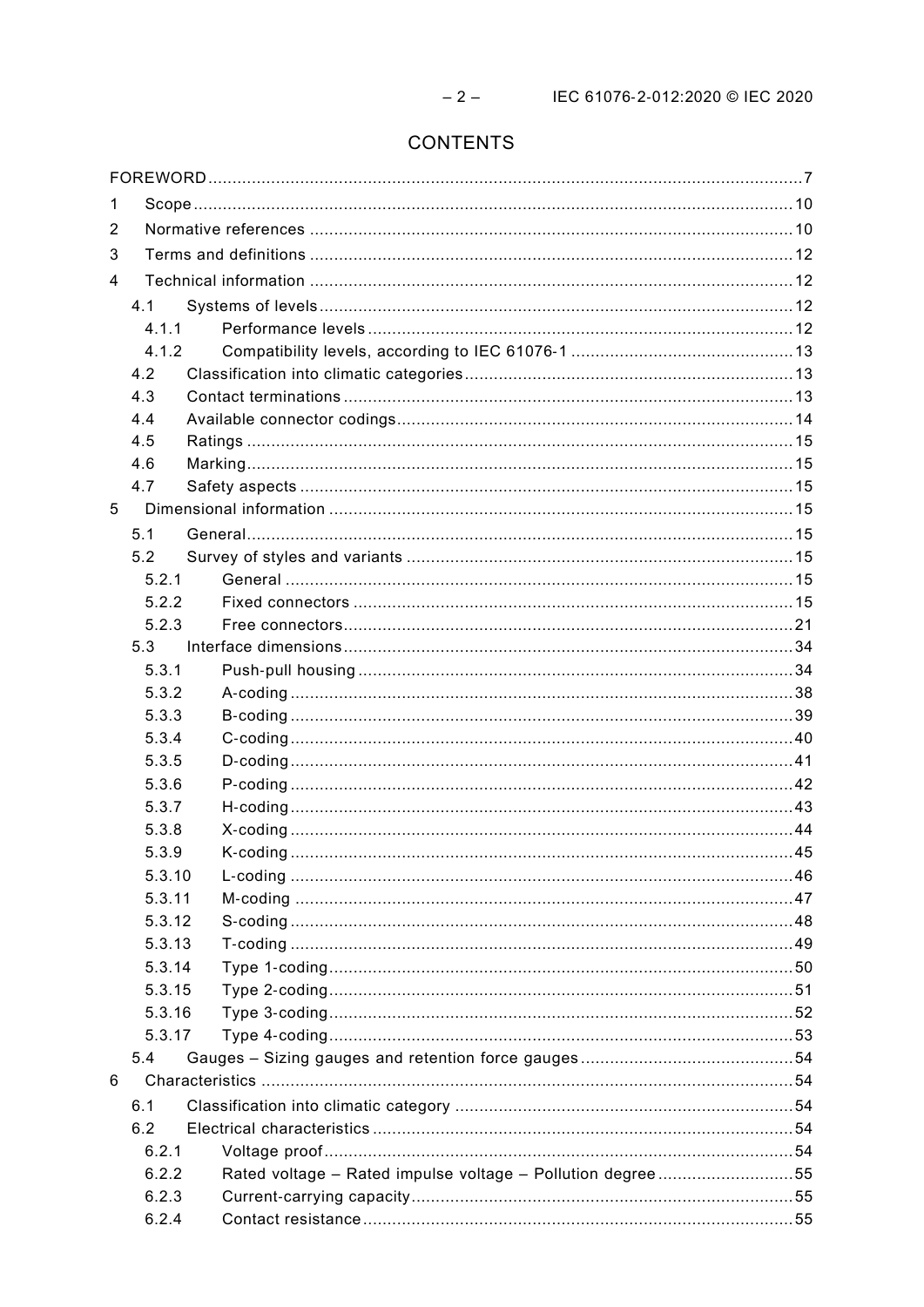| 6.2.5 |                                                                                                                                                                                    |  |
|-------|------------------------------------------------------------------------------------------------------------------------------------------------------------------------------------|--|
| 6.2.6 |                                                                                                                                                                                    |  |
| 6.3   |                                                                                                                                                                                    |  |
| 6.3.1 |                                                                                                                                                                                    |  |
| 6.3.2 |                                                                                                                                                                                    |  |
| 6.4   |                                                                                                                                                                                    |  |
| 6.4.1 |                                                                                                                                                                                    |  |
| 6.4.2 |                                                                                                                                                                                    |  |
| 6.4.3 | Degree of protection provided by enclosures (IP code)57                                                                                                                            |  |
| 7     |                                                                                                                                                                                    |  |
| 7.1   |                                                                                                                                                                                    |  |
| 7.2   |                                                                                                                                                                                    |  |
| 7.2.1 |                                                                                                                                                                                    |  |
| 7.2.2 |                                                                                                                                                                                    |  |
| 7.2.3 |                                                                                                                                                                                    |  |
| 7.2.4 |                                                                                                                                                                                    |  |
| 7.2.5 |                                                                                                                                                                                    |  |
| 7.2.6 |                                                                                                                                                                                    |  |
| 7.2.7 |                                                                                                                                                                                    |  |
|       | Annex A (normative) Inner diameter of the male push-pull connector body  60                                                                                                        |  |
|       | and screw locking, mounting with thread $M12 \times 1$ , with wire/cable ends, single hole<br>Figure 2 - Style FF M12 PPI - Fixed connector, female contacts, with inner push-pull |  |
|       | and screw locking, mounting with thread M12 × 1, with wire/cable ends, single hole                                                                                                 |  |
|       | Figure 3 – Style GF M12 PPI – Fixed connector, female contacts, with inner<br>push-pull and screw locking, mounting with thread M12 x 1, with wire/cable ends,                     |  |
|       | Figure 4 – Style HF_M12_PPI – Fixed connector, female contacts, with inner push-pull<br>and screw locking, mounting with thread M12 x 1, with wire/cable ends, single hole         |  |
|       | Figure 5 - Style IF M12 PPI - Fixed connector, female contacts, with inner push-pull<br>and screw locking, mounting with thread $M12 \times 1$ , with wire/cable ends, single hole |  |
|       | Figure 6 – Style JM PPI – Rewirable connector, male contacts, straight version, with                                                                                               |  |
|       | Figure 7 - Style KM_PPI - Rewirable connector, male contacts, right-angled version,                                                                                                |  |
|       | Figure 8 - Style LM_PPI - Non-rewirable connector, male contacts, straight version,                                                                                                |  |
|       | Figure 9 - Style MM_PPI - Non-rewirable connector, male contacts, right-angled                                                                                                     |  |
|       | Figure 10 - Style NM_PPI - Non-rewirable connector, male contacts, right angled                                                                                                    |  |
|       | Figure 11 - Style JF_M12_PPI - Rewireable connector, with female contacts, straight                                                                                                |  |
|       | Figure 12 - Style KF_M12_PPI - Rewireable connector, with female contacts,                                                                                                         |  |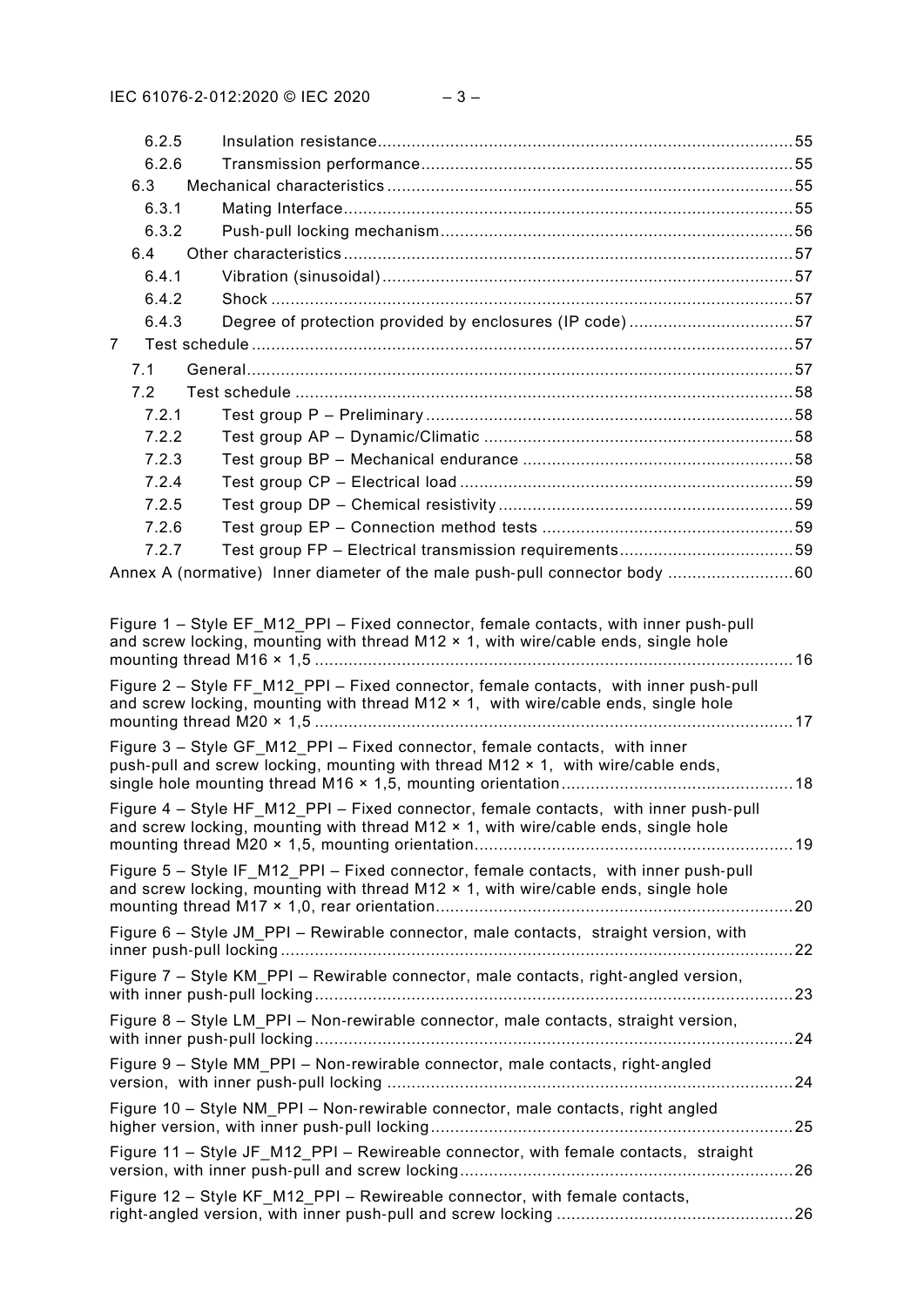| Figure 13 - Style LF_M12_PPI - Non-rewireable connector, with female contacts,         | 27   |
|----------------------------------------------------------------------------------------|------|
| Figure 14 – Style MF M12 PPI – Non-rewireable connector, with female contacts,         | 28   |
| Figure 15 - Style NF M12 PPI - Non-rewirable connector, female contacts, right         | 29   |
| Figure 16 - Style JF_PPI_PPO - Rewireable connector, with female contacts, straight    | 30   |
| Figure 17 - Style KF PPI PPO - Rewireable connector, with female contacts,             | 30   |
| Figure 18 - Style LF_PPI_PPO - Non-rewireable connector, with female contacts,         | 31   |
| Figure 19 – Style MF PPI PPO – Non-rewireable connector, with female contacts,         |      |
| Figure 20 - Style NF PPI PPO - Non-rewirable connector, female contacts, right         | 33   |
| Figure 21 – Front view of the female side of the push-pull housing using the example   | 34   |
| Figure 22 - Side view of the female side of the push-pull housing using the example of | .35  |
| Figure 23 – Front view of the male side of the push-pull housing using the example of  | 37   |
| Figure 24 – Side view of the male side of the push-pull housing using the example of a | . 37 |
| Figure 25 – Front view of the female side of the push-pull housing for A-coding38      |      |
| Figure 26 – Side view of the female side of the push-pull housing for A-coding39       |      |
| Figure 27 – Front view of the female side of the push-pull housing for B-coding39      |      |
| Figure 28 – Side view of the female side of the push-pull housing for B-coding40       |      |
| Figure 29 – Front view of the female side of the push-pull housing for C-coding 40     |      |
| Figure 30 – Side view of the female side of the push-pull housing for C-coding41       |      |
| Figure 31 – Front view of the female side of the push-pull housing for D-coding 41     |      |
| Figure 32 – Side view of the female side of the push-pull housing for D-coding42       |      |
| Figure 33 – Front view of the female side of the push-pull housing for P-coding42      |      |
| Figure 34 – Side view of the female side of the push-pull housing for P-coding43       |      |
| Figure 35 - Front view of the female side of the push-pull housing for H-coding 43     |      |
| Figure 36 – Side view of the female side of the push-pull housing for H-coding44       |      |
| Figure 37 – Front view of the female side of the push-pull housing for X-coding44      |      |
| Figure 38 – Side view of the female side of the push-pull housing for X-coding45       |      |
| Figure 39 – Front view of the female side of the push-pull housing for K-coding45      |      |
| Figure 40 – Side view of the female side of the push-pull housing for K-coding46       |      |
| Figure 41 – Front view of the female side of the push-pull housing for L-coding46      |      |
| Figure 42 – Side view of the female side of the push-pull housing for L-coding 47      |      |
| Figure 43 – Front view of the female side of the push-pull housing for M-coding47      |      |
| Figure 44 – Side view of the female side of the push-pull housing for M-coding 48      |      |
| Figure 45 - Front view of the female side of the push-pull housing for S-coding48      |      |
| Figure 46 – Side view of the female side of the push-pull housing for S-coding49       |      |
|                                                                                        |      |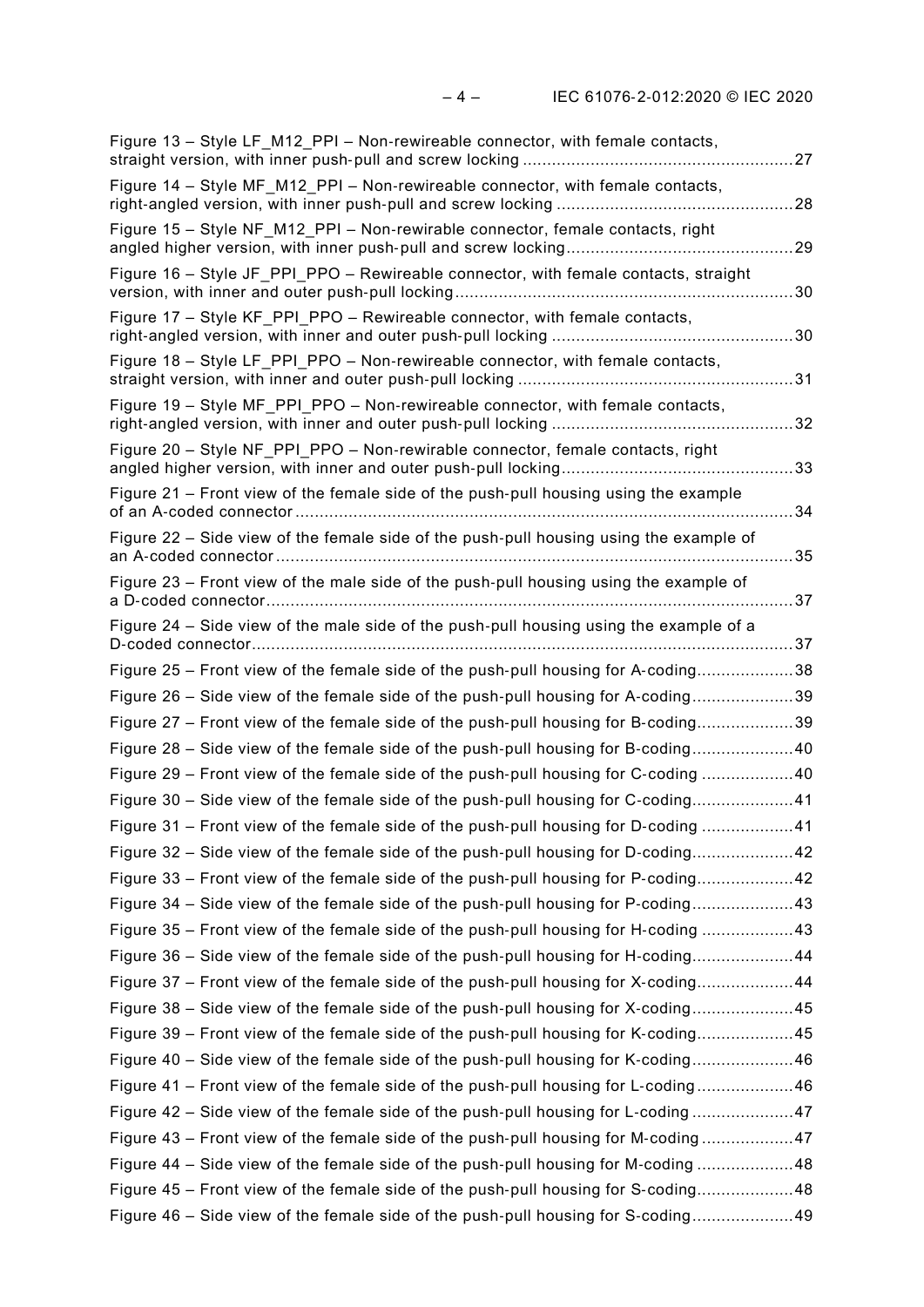| Figure 47 – Front view of the female side of the push-pull housing for T-coding49 |  |
|-----------------------------------------------------------------------------------|--|
| Figure 48 – Side view of the female side of the push-pull housing for T-coding50  |  |
| Figure 49 – Front view of the female side of the push-pull housing for Type 150   |  |
| Figure 50 – Side view of the female side of the push-pull housing for Type 151    |  |
| Figure 51 – Front view of the female side of the push-pull housing for Type 251   |  |
| Figure 52 – Side view of the female side of the push-pull housing for Type 252    |  |
| Figure 53 – Front view of the female side of the push-pull housing for Type 352   |  |
| Figure 54 – Side view of the female side of the push-pull housing for Type 353    |  |
| Figure 55 – Front view of the female side of the push-pull housing for Type 453   |  |
| Figure 56 – Side view of the female side of the push-pull housing for Type 454    |  |
|                                                                                   |  |
|                                                                                   |  |

| Table 26 - Dimensions of the push-pull housing specific to A-coding39  |  |
|------------------------------------------------------------------------|--|
| Table 27 - Dimensions of the push-pull housing specific to B-coding40  |  |
| Table 28 - Dimensions of the push-pull housing specific to C-coding41  |  |
| Table 29 - Dimensions of the push-pull housing specific to D-coding42  |  |
| Table 30 - Dimensions of the push-pull housing specific to P-coding43  |  |
| Table 31 - Dimensions of the push-pull housing specific to H-coding 44 |  |
|                                                                        |  |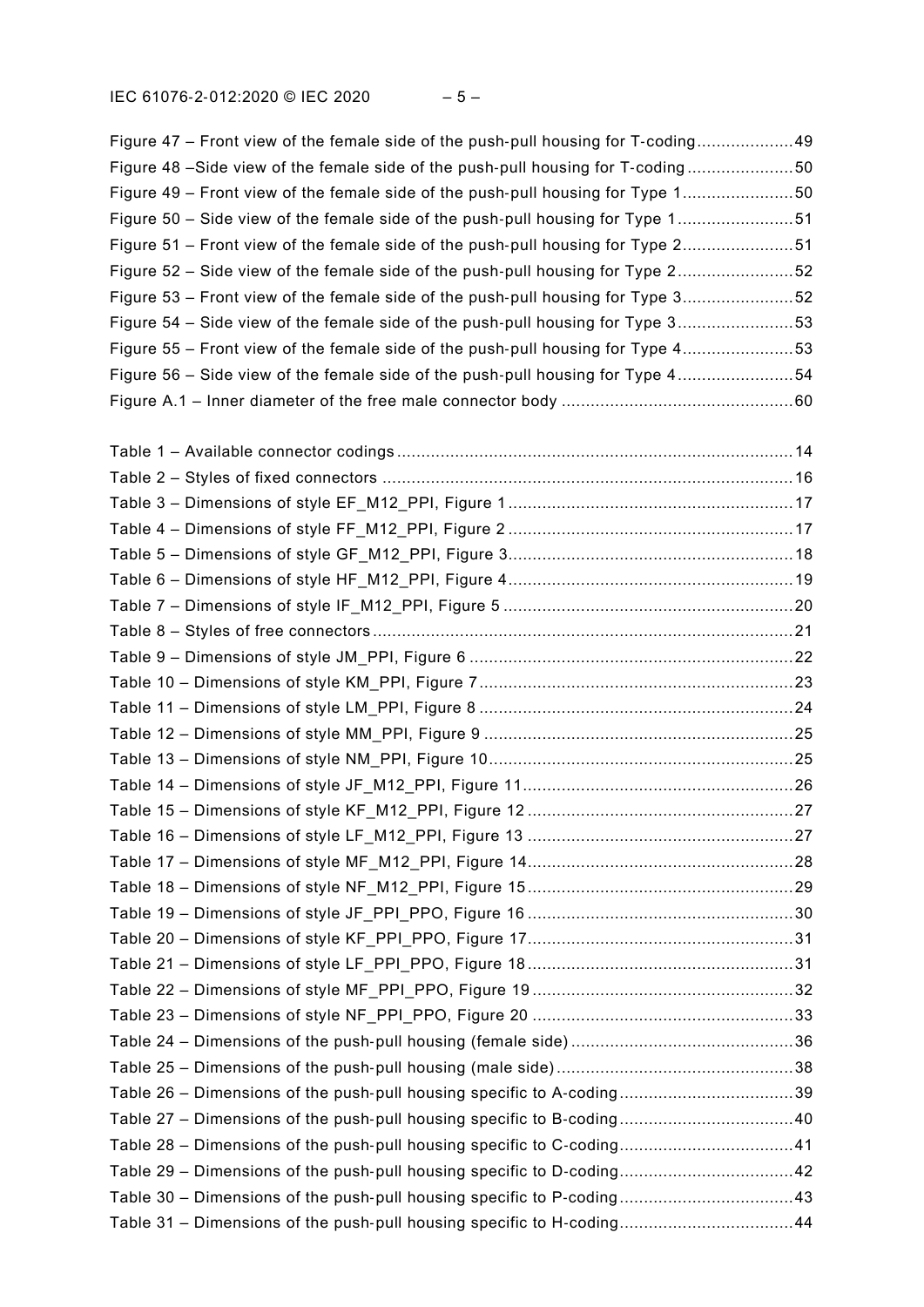| Table 32 – Dimensions of the push-pull housing specific to X-coding45            |  |
|----------------------------------------------------------------------------------|--|
| Table 33 – Dimensions of the push-pull housing specific to K-coding46            |  |
| Table 34 - Dimensions of the push-pull housing specific to L-coding 47           |  |
| Table 35 - Dimensions of the push-pull housing specific to M-coding 48           |  |
| Table 36 - Dimensions of the push-pull housing specific to S-coding 49           |  |
| Table 37 – Dimensions of the push-pull housing specific to T-coding50            |  |
|                                                                                  |  |
|                                                                                  |  |
|                                                                                  |  |
|                                                                                  |  |
| Table 42 – Insertion and withdrawal forces for the locking mechanism57           |  |
|                                                                                  |  |
|                                                                                  |  |
| Table A.1 – Inner diameter of the body of the free male connector, dimension X60 |  |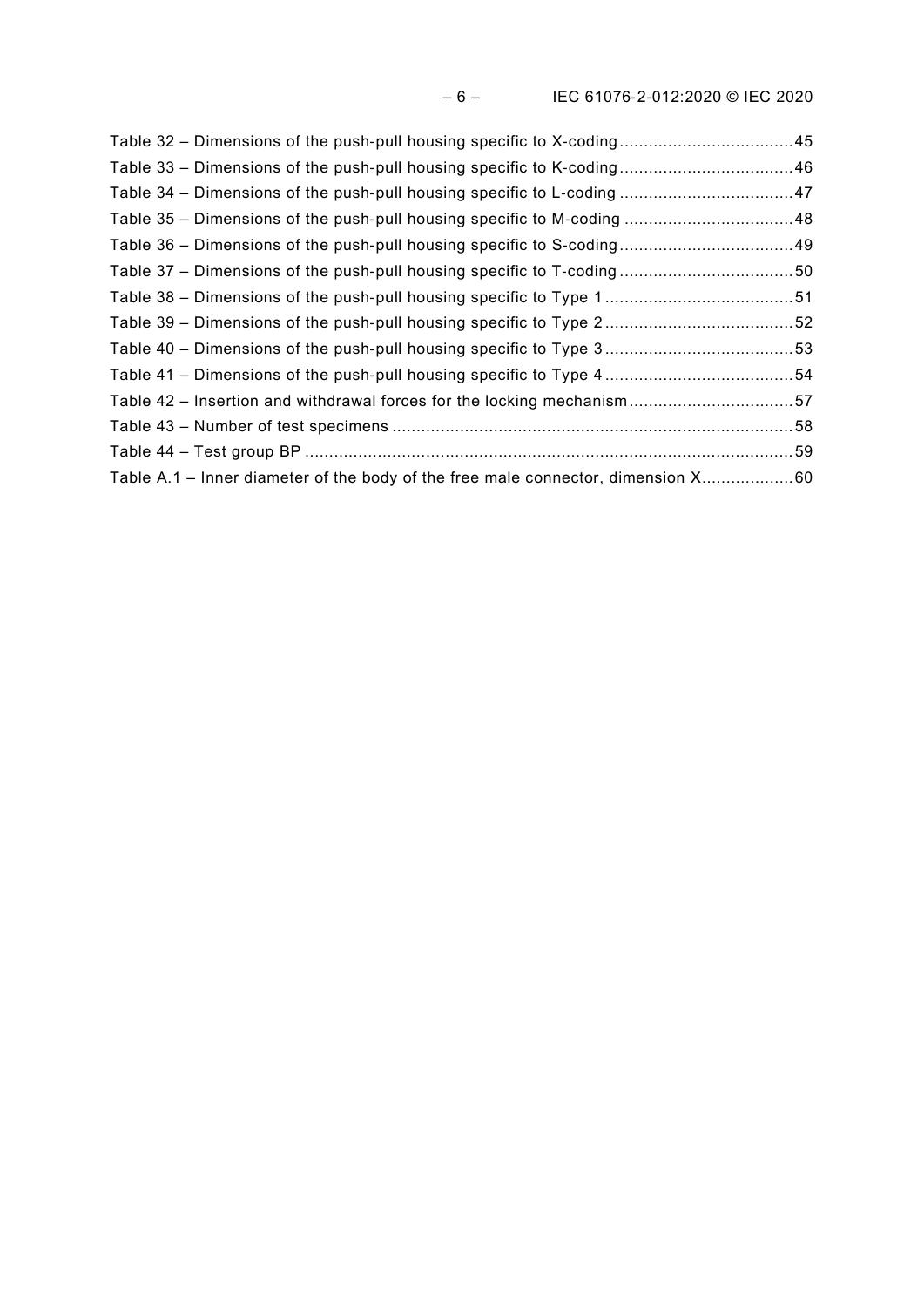#### INTERNATIONAL ELECTROTECHNICAL COMMISSION

\_\_\_\_\_\_\_\_\_\_\_\_

## **CONNECTORS FOR ELECTRICAL AND ELECTRONIC EQUIPMENT – PRODUCT REQUIREMENTS –**

## **Part 2**‑**012: Circular connectors – Detail specification for connectors with inner push**‑**pull locking based on M12 connector interfaces according to IEC 61076**‑**2**‑**101, IEC 61076**‑**2**‑**109, IEC 61076**‑**2**‑**111 and IEC 61076**‑**2**‑**113**

# FOREWORD

- <span id="page-6-0"></span>1) The International Electrotechnical Commission (IEC) is a worldwide organization for standardization comprising all national electrotechnical committees (IEC National Committees). The object of IEC is to promote international co-operation on all questions concerning standardization in the electrical and electronic fields. To this end and in addition to other activities, IEC publishes International Standards, Technical Specifications, Technical Reports, Publicly Available Specifications (PAS) and Guides (hereafter referred to as "IEC Publication(s)"). Their preparation is entrusted to technical committees; any IEC National Committee interested in the subject dealt with may participate in this preparatory work. International, governmental and non‑governmental organizations liaising with the IEC also participate in this preparation. IEC collaborates closely with the International Organization for Standardization (ISO) in accordance with conditions determined by agreement between the two organizations.
- 2) The formal decisions or agreements of IEC on technical matters express, as nearly as possible, an international consensus of opinion on the relevant subjects since each technical committee has representation from all interested IEC National Committees.
- 3) IEC Publications have the form of recommendations for international use and are accepted by IEC National Committees in that sense. While all reasonable efforts are made to ensure that the technical content of IEC Publications is accurate, IEC cannot be held responsible for the way in which they are used or for any misinterpretation by any end user.
- 4) In order to promote international uniformity, IEC National Committees undertake to apply IEC Publications transparently to the maximum extent possible in their national and regional publications. Any divergence between any IEC Publication and the corresponding national or regional publication shall be clearly indicated in the latter.
- 5) IEC itself does not provide any attestation of conformity. Independent certification bodies provide conformity assessment services and, in some areas, access to IEC marks of conformity. IEC is not responsible for any services carried out by independent certification bodies.
- 6) All users should ensure that they have the latest edition of this publication.
- 7) No liability shall attach to IEC or its directors, employees, servants or agents including individual experts and members of its technical committees and IEC National Committees for any personal injury, property damage or other damage of any nature whatsoever, whether direct or indirect, or for costs (including legal fees) and expenses arising out of the publication, use of, or reliance upon, this IEC Publication or any other IEC Publications.
- 8) Attention is drawn to the Normative references cited in this publication. Use of the referenced publications is indispensable for the correct application of this publication.
- 9) Attention is drawn to the possibility that some of the elements of this IEC Publication may be the subject of patent rights. IEC shall not be held responsible for identifying any or all such patent rights.

International Standard IEC 61076‑2‑012 has been prepared by subcommittee 48B: Electrical connectors, of IEC technical committee 48: Electrical connectors and mechanical structures for electrical and electronic equipment.

The text of this International Standard is based on the following documents:

| <b>FDIS</b>   | Report on voting |
|---------------|------------------|
| 48B/2813/FDIS | 48B/2831/RVD     |

Full information on the voting for the approval of this International Standard can be found in the report on voting indicated in the above table.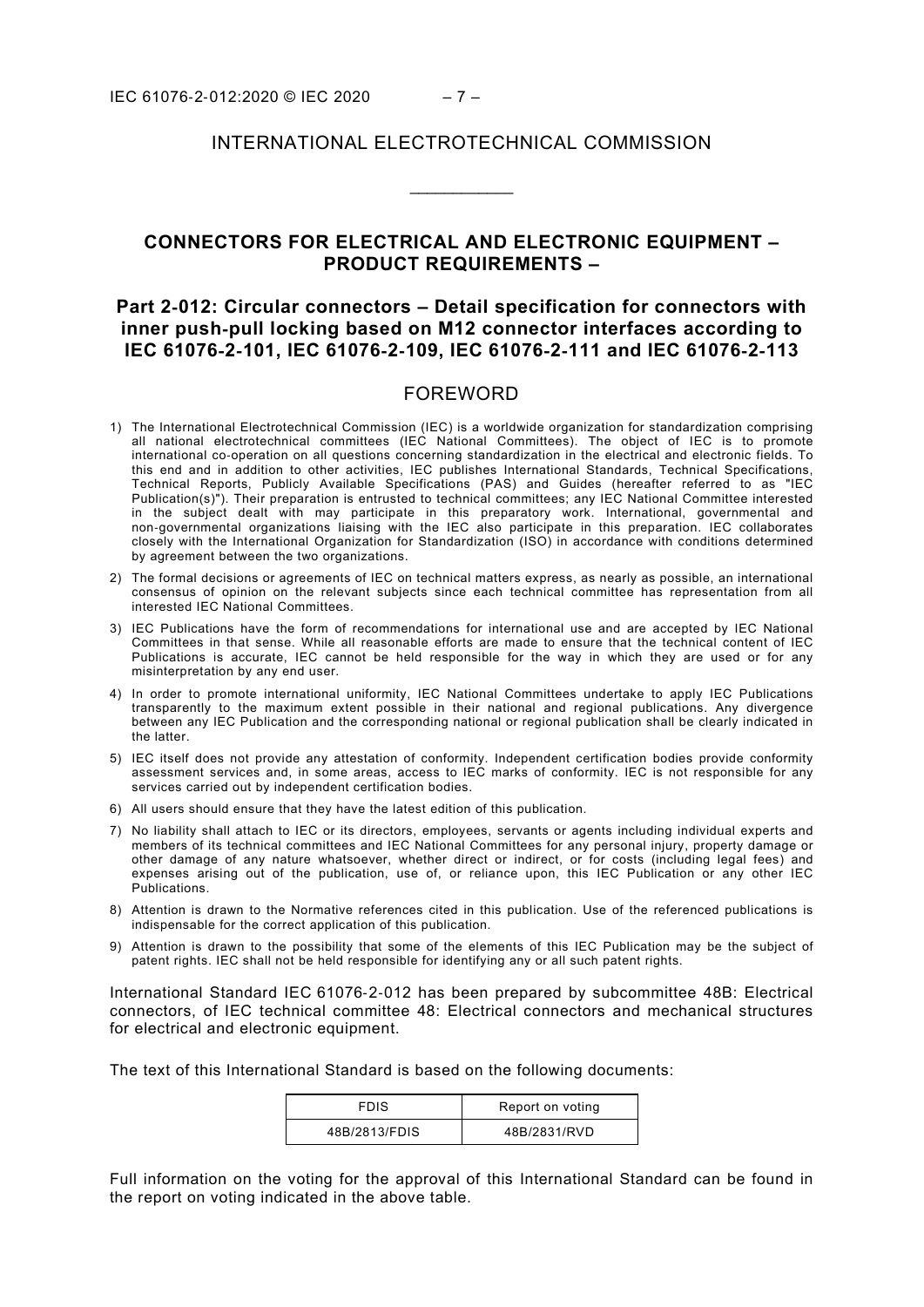This document has been drafted in accordance with the ISO/IEC Directives, Part 2.

A list of all parts in the IEC 61076 series, published under the general title *Connectors for electrical and electronic equipment – Product requirements*, can be found on the IEC website.

Future standards in this series will carry the new general title as cited above. Titles of existing standards in this series will be updated at the time of the next edition.

The committee has decided that the contents of this document will remain unchanged until the stability date indicated on the IEC website under "http://webstore.iec.ch" in the data related to the specific document. At this date, the document will be

- reconfirmed,
- withdrawn,
- replaced by a revised edition, or
- amended.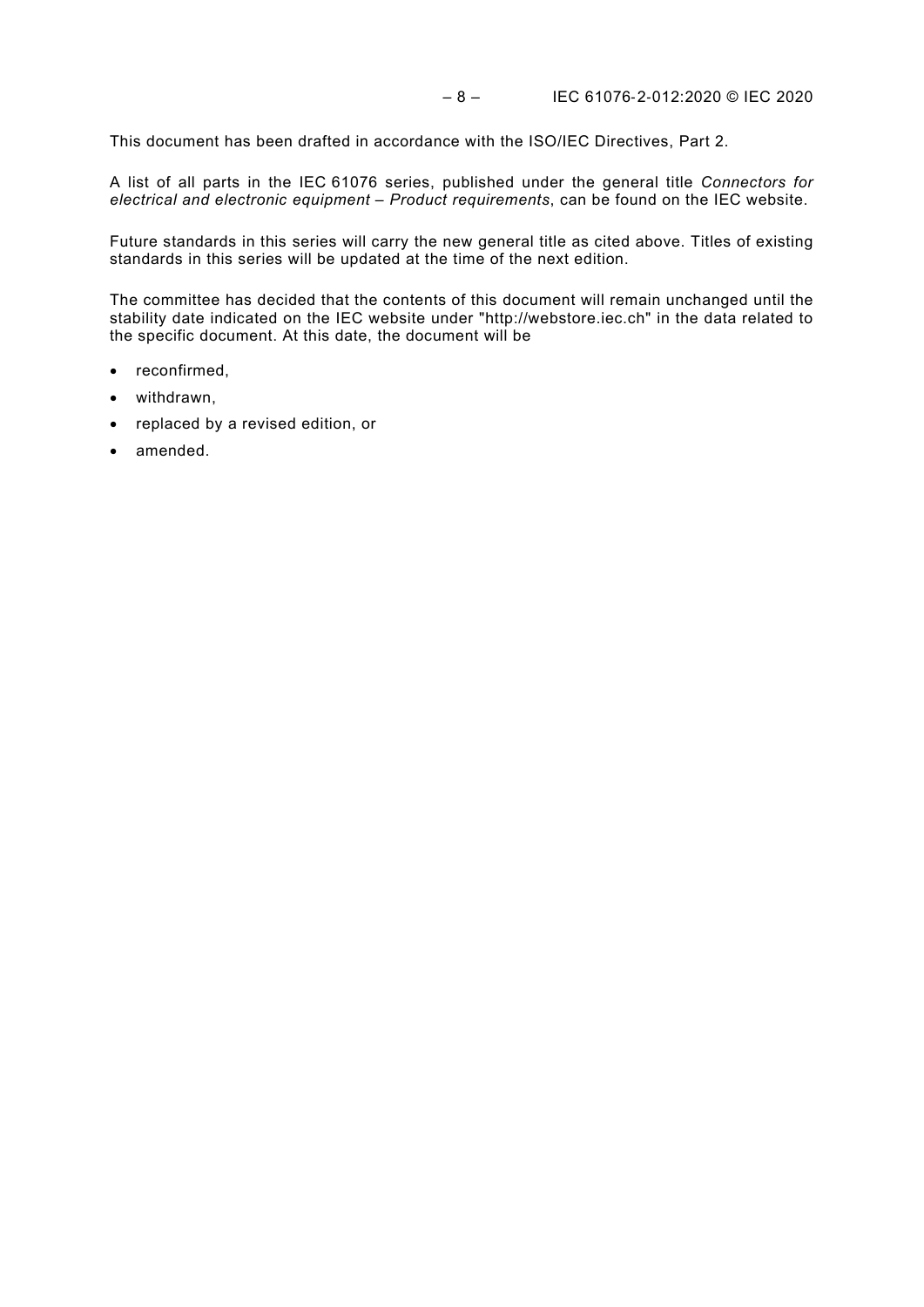# IEC 61076-2-012:2020 © IEC 2020 − 9 –

| IEC SC 48B - Electrical connectors                  |                                                                                                                                                                                    |  |
|-----------------------------------------------------|------------------------------------------------------------------------------------------------------------------------------------------------------------------------------------|--|
| Specification available from:                       | IFC 61076-2-012 Fd 1                                                                                                                                                               |  |
| <b>IEC General secretariat</b>                      |                                                                                                                                                                                    |  |
| Or from the addresses shown on the inside cover.    |                                                                                                                                                                                    |  |
| Detail specification in accordance with IEC 61076-1 |                                                                                                                                                                                    |  |
|                                                     | Circular M12 inner push-pull<br>connectors for power and/or signal<br>and/or data transmission                                                                                     |  |
|                                                     | Fixed connectors with female<br>contacts and inner push-pull<br>mechanism, mateable with plugs with<br>inner push-pull locking or M12 screw<br>locking                             |  |
|                                                     | Free cable connectors with male<br>contacts and inner push-pull locking                                                                                                            |  |
|                                                     | Two types of free cable connectors<br>with female contacts, with inner<br>push-pull mechanism and either M12<br>screw or outer push-pull mechanism<br>according to IEC 61076-2-010 |  |
|                                                     | Rewirable - Non-rewirable                                                                                                                                                          |  |
| <b>IEC</b>                                          | Fixed connectors, with rear or single<br>hole (front) mounting                                                                                                                     |  |
|                                                     | Straight and right-angled free cable<br>connectors                                                                                                                                 |  |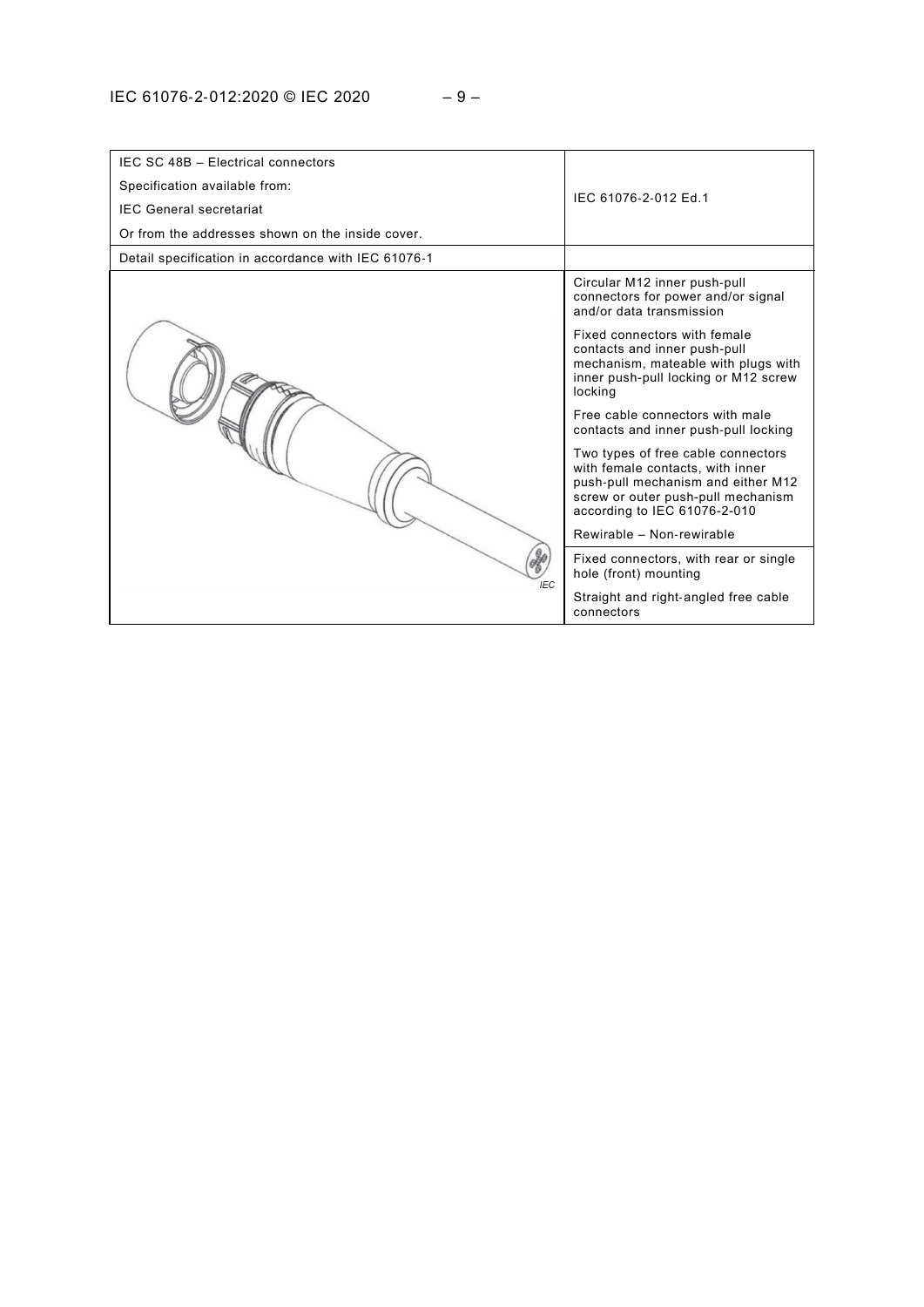## **CONNECTORS FOR ELECTRICAL AND ELECTRONIC EQUIPMENT – PRODUCT REQUIREMENTS –**

**Part 2**‑**012: Circular connectors – Detail specification for connectors with inner push**‑**pull locking based on M12 connector interfaces according to IEC 61076**‑**2**‑**101, IEC 61076**‑**2**‑**109, IEC 61076**‑**2**‑**111 and IEC 61076**‑**2**‑**113**

#### <span id="page-9-0"></span>**1 Scope**

This part of IEC 61076 specifies circular connectors with an inner push-pull locking mechanism of a size derived from and thus being compatible with M12 screw-locking connectors and with mating interfaces according to IEC 61076‑2‑101, IEC 61076‑2‑109, IEC 61076‑2‑111 and IEC 61076‑2‑113.

A female fixed connector with inner push-pull locking according to this document is intermateable with a correspondingly coded male free connector with M12 screw-locking according to IEC 61076-2-101, IEC 61076-2-109, IEC 61076-2-111 or IEC 61076-2-113.

NOTE 1 M12 is the dimension of the thread of the screw‑locking mechanism of circular connectors with M12 screw-locking.

This document covers both:

- a) power connectors with current ratings up to 16 A and voltage ratings up to 630 V, typically used for power supply of electrical equipment used in industrial premises, and
- b) connectors for data and signal transmission with frequencies up to 500 MHz.

NOTE 2 The power connectors are not suitable as power distribution socket-outlets in electrical installations of buildings.

These connectors consist of both fixed and free connectors, either rewirable or non-rewirable. with M12 inner push-pull locking as explained above. Male connectors have round contacts from  $\varnothing$ 0,6 mm up to  $\varnothing$ 1,5 mm.

This document covers various types of connectors identified by their "codings" with different contact arrangement, not mutually interchangeable.

The design of the inner push-pull mechanism prevents the unintended mating of the male inner push-pull free connector with the female connector with M12 screw-locking even for identical coding.

Some styles of free connectors with female contacts covered in this document are equipped with both inner and outer push-pull locking for intermateability also with correspondingly coded male fixed or free connectors according to IEC 61076-2-010.

#### <span id="page-9-1"></span>**2 Normative references**

The following documents are referred to in the text in such a way that some or all of their content constitutes requirements of this document. For dated references, only the edition cited applies. For undated references, the latest edition of the referenced document (including any amendments) applies.

IEC 60050-581-2008, *International Electrotechnical Vocabulary – Part 581: Electromechanical components for electronic equipment*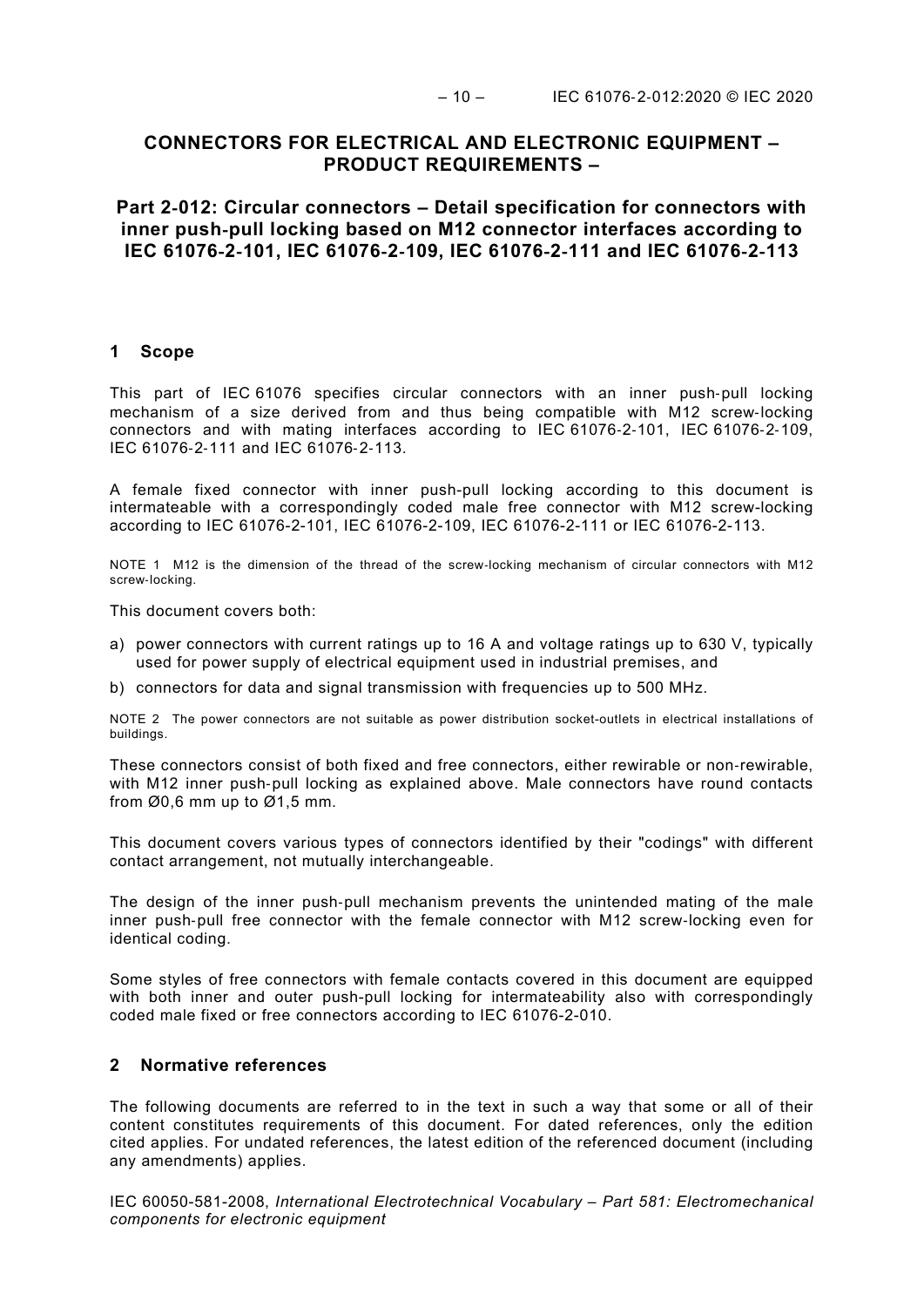IEC 61076‑2‑012:2020 © IEC 2020 – 11 –

IEC 60068-1, *Environmental testing – Part 1: General and guidance*

IEC 60512-2-1, *Connectors for electronic equipment – Tests and measurements – Part 2-1: Electrical continuity and contact resistance tests – Test 2a: Contact resistance – Millivolt level method*

IEC 60512-3-1, *Connectors for electronic equipment – Tests and measurements – Part 3-1: Insulation tests – Test 3a: Insulation resistance*

IEC 60512-4-1, *Connectors for electronic equipment – Tests and measurements – Part 4-1: Voltage stress tests – Test 4a: Voltage proof*

IEC 60512-5-1, *Connectors for electronic equipment – Tests and measurements – Part 5-1: Current-carrying capacity tests – Test 5a: Temperature rise*

IEC 60512-6-3, *Connectors for electronic equipment – Tests and measurements – Part 6-3: Dynamic stress tests – Test 6c: Shock*

IEC 60512-6-4, *Connectors for electronic equipment – Tests and measurements – Part 6-4: Dynamic stress tests – Test 6d: Vibration (sinusoidal)*

IEC 60512-9-1, *Connectors for electronic equipment – Tests and measurements – Part 9-1: Endurance tests – Test 9a: Mechanical operation*

IEC 60512-13-1, *Connectors for electronic equipment – Tests and measurements – Part 13-1: Mechanical operation tests – Test 13a: Engaging and separating forces*

IEC 60512-13-2, *Connectors for electronic equipment – Tests and measurements – Part 13-2: Mechanical operation tests – Test 13b: Insertion and withdrawal forces*

IEC 60512-13-5, *Connectors for electronic equipment – Tests and measurements – Part 13-5: Mechanical operation tests – Test 13e: Polarizing and keying method*

IEC 60512-15-6, *Connectors for electronic equipment – Tests and measurements – Part 15-6: Connector tests (mechanical) – Test 15f: Effectiveness of connector coupling devices*

IEC 60529:1989, *Degrees of protection provided by enclosures (IP Code)* IEC 60529:1989/AMD1:1999 IEC 60529:1989/AMD2:2013

IEC 60664-1, *Insulation coordination for equipment within low-voltage systems – Part 1: Principles, requirements and tests*

IEC 60998-2-1:2002, *Connecting devices for low-voltage circuits for household and similar purposes – Part 2-1: Particular requirements for connecting devices as separate entities with screw-type clamping units*

IEC 61076-1:2006, *Connectors for electronic equipment – Product requirements – Part 1: Generic specification*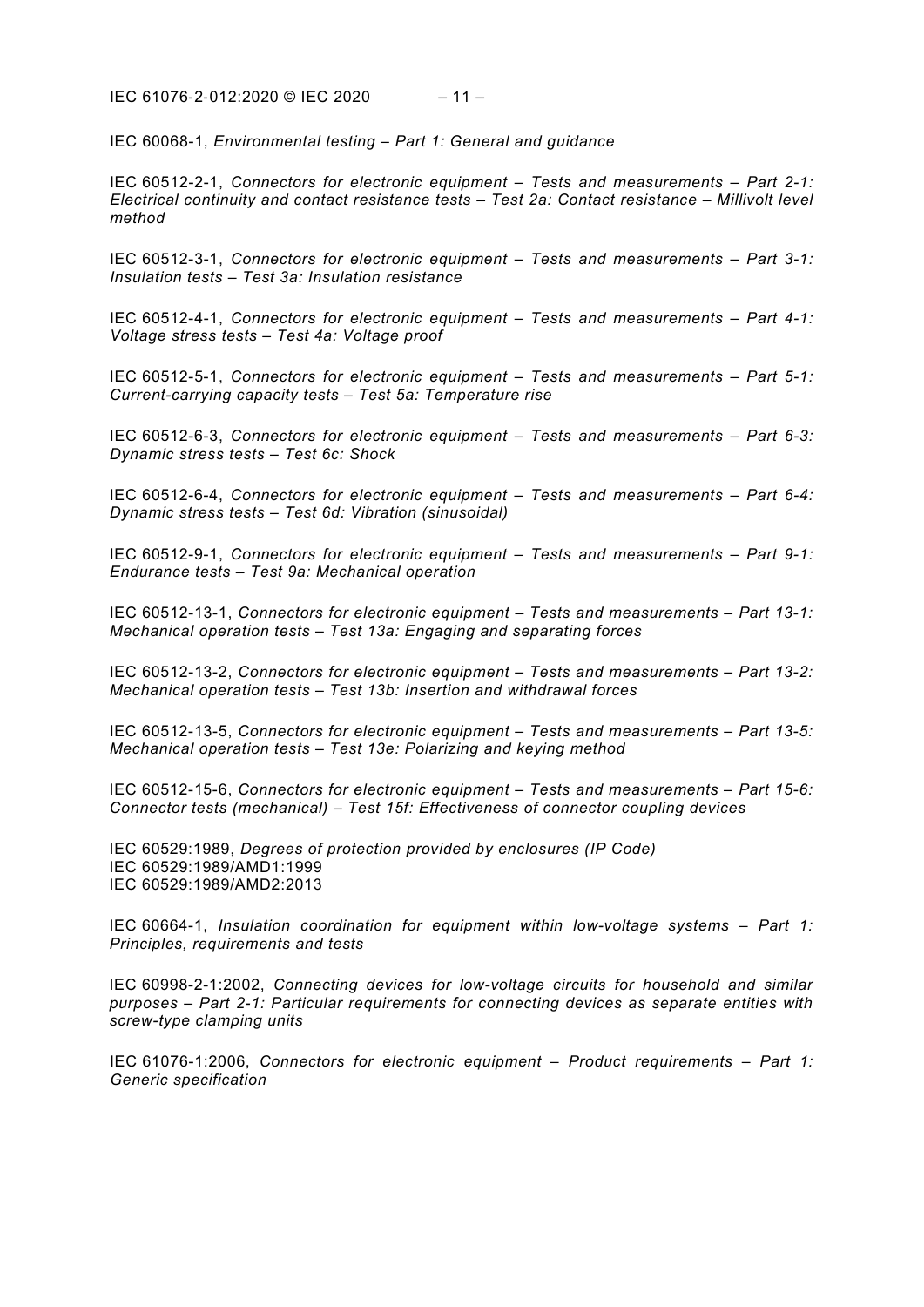IEC 61076-2-010, *Connectors for electronic equipment – Product requirements – Part 2*‑*010: Circular connectors – Detail specification for push*‑*pull connectors with outer locking mechanism, based on mating interfaces according to IEC 61076*‑*2*‑*101, IEC 61076*‑*2*‑*109, IEC 61076*‑*2*‑*111 and IEC 61076*‑*2*‑*113*[1](#page-11-4)

IEC 61076-2-101:2012, *Connectors for electronic equipment – Product requirements – Part 2-101: Circular connectors – Detail specification for M12 connectors with screw-locking*

IEC 61076-2-109:2014, *Connectors for electronic equipment – Product requirements – Part 2-109: Circular connectors – Detail specification for connectors with M 12 × 1 screwlocking, for data transmission frequencies up to 500 MHz*

IEC 61076-2-111:2017, *Connectors for electrical and electronic equipment – Product requirements – Part 2-111: Circular connectors – Detail specification for power connectors with M12 screw-locking*

IEC 61076-2-113:2017, *Connectors for electronic equipment – Product requirements – Part 2-113: Circular connectors – Detail specification for connectors with M12 screw locking with power and signal contacts for data transmission with frequency up to 100 MHz*

<span id="page-11-0"></span>IEC 61984, *Connectors – Safety requirements and tests*

<span id="page-11-3"></span><span id="page-11-2"></span><span id="page-11-1"></span> $\overline{\phantom{a}}$ 

<span id="page-11-4"></span><sup>1</sup> Under preparation. Stage at the time of publication: IEC/CCDV 61076-2-010:2020.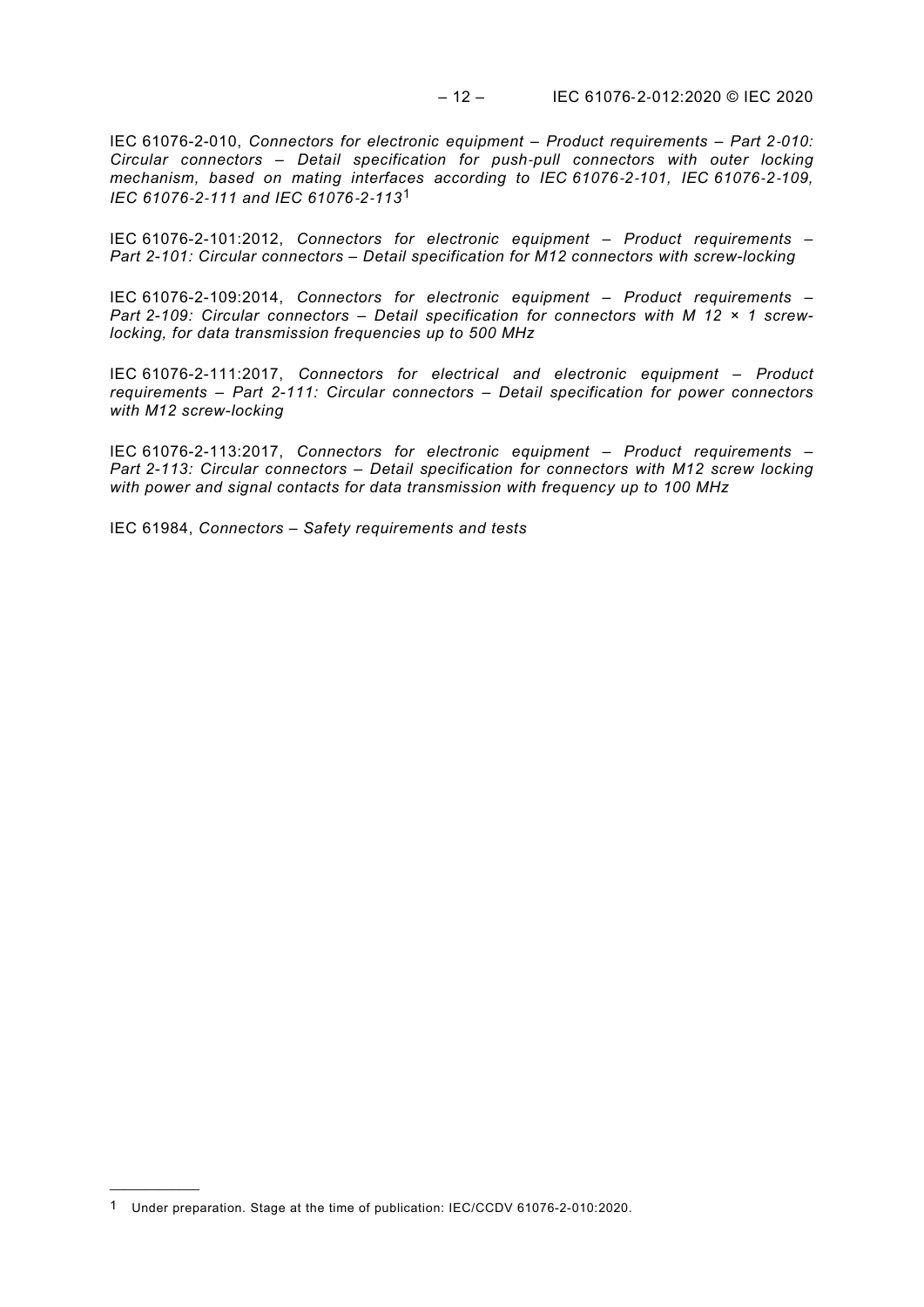# SOMMAIRE

| 1 |        |                                                                       |  |
|---|--------|-----------------------------------------------------------------------|--|
| 2 |        |                                                                       |  |
| 3 |        |                                                                       |  |
| 4 |        |                                                                       |  |
|   | 4.1    |                                                                       |  |
|   | 4.1.1  |                                                                       |  |
|   | 4.1.2  |                                                                       |  |
|   | 4.2    |                                                                       |  |
|   | 4.3    |                                                                       |  |
|   | 4.4    |                                                                       |  |
|   | 4.5    |                                                                       |  |
|   | 4.6    |                                                                       |  |
|   | 4.7    |                                                                       |  |
| 5 |        |                                                                       |  |
|   | 5.1    |                                                                       |  |
|   | 5.2    |                                                                       |  |
|   | 5.2.1  |                                                                       |  |
|   | 5.2.2  |                                                                       |  |
|   | 5.2.3  |                                                                       |  |
|   | 5.3    |                                                                       |  |
|   | 5.3.1  |                                                                       |  |
|   | 5.3.2  |                                                                       |  |
|   | 5.3.3  |                                                                       |  |
|   | 5.3.4  |                                                                       |  |
|   | 5.3.5  |                                                                       |  |
|   | 5.3.6  |                                                                       |  |
|   | 5.3.7  |                                                                       |  |
|   | 5.3.8  |                                                                       |  |
|   | 5.3.9  |                                                                       |  |
|   | 5.3.10 |                                                                       |  |
|   | 5.3.11 |                                                                       |  |
|   | 5.3.12 |                                                                       |  |
|   | 5.3.13 |                                                                       |  |
|   | 5.3.14 |                                                                       |  |
|   | 5.3.15 |                                                                       |  |
|   | 5.3.16 |                                                                       |  |
|   | 5.3.17 |                                                                       |  |
|   | 5.4    |                                                                       |  |
| 6 |        |                                                                       |  |
|   | 6.1    |                                                                       |  |
|   | 6.2    |                                                                       |  |
|   | 6.2.1  |                                                                       |  |
|   | 6.2.2  | Tension assignée - Tension de choc assignée - Degré de pollution  115 |  |
|   | 6.2.3  |                                                                       |  |
|   | 6.2.4  |                                                                       |  |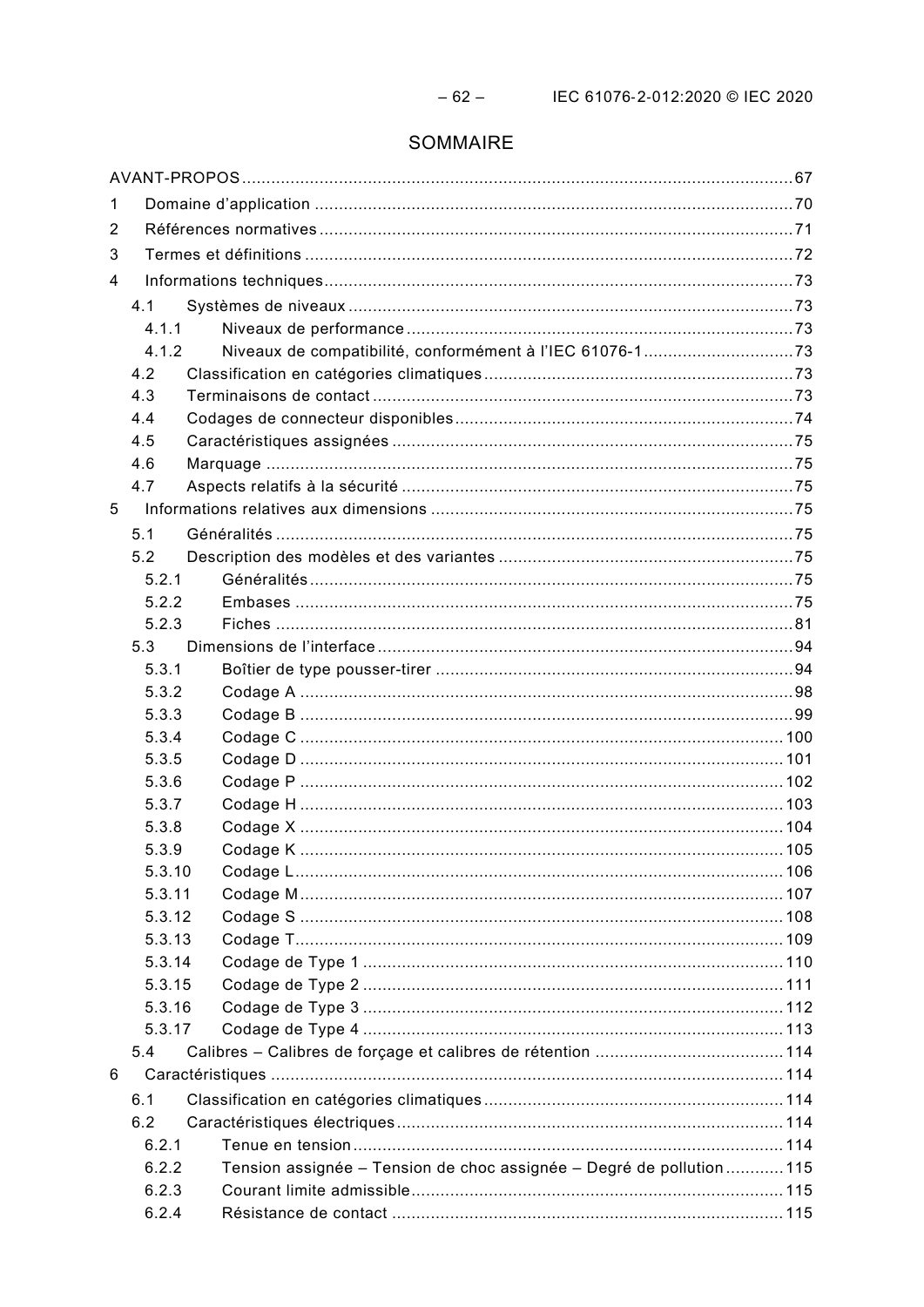| 6.2.5 |                                                                                                                                                                        |  |
|-------|------------------------------------------------------------------------------------------------------------------------------------------------------------------------|--|
| 6.2.6 |                                                                                                                                                                        |  |
| 6.3   |                                                                                                                                                                        |  |
| 6.3.1 |                                                                                                                                                                        |  |
| 6.3.2 |                                                                                                                                                                        |  |
| 6.4   |                                                                                                                                                                        |  |
| 6.4.1 |                                                                                                                                                                        |  |
| 6.4.2 |                                                                                                                                                                        |  |
| 6.4.3 | Degré de protection procuré par les enveloppes (code IP)117                                                                                                            |  |
| 7     |                                                                                                                                                                        |  |
| 7.1   |                                                                                                                                                                        |  |
| 7.2   |                                                                                                                                                                        |  |
| 7.2.1 |                                                                                                                                                                        |  |
| 7.2.2 |                                                                                                                                                                        |  |
| 7.2.3 |                                                                                                                                                                        |  |
| 7.2.4 |                                                                                                                                                                        |  |
| 7.2.5 |                                                                                                                                                                        |  |
| 7.2.6 | Groupe d'essais EP - Essais de méthodes de connexion  120                                                                                                              |  |
| 7.2.7 | Groupe d'essais FP - Exigences de transmission électrique 120                                                                                                          |  |
|       | Annexe A (Informative) Diamètre interne du corps du connecteur mâle de type                                                                                            |  |
|       |                                                                                                                                                                        |  |
|       |                                                                                                                                                                        |  |
|       | Figure 1 – Modèle EF M12 PPI – Embase avec contacts femelles, verrouillage interne                                                                                     |  |
|       | de type pousser-tirer et verrouillage à vis, montage avec filetage M12 × 1 avec                                                                                        |  |
|       |                                                                                                                                                                        |  |
|       | Figure 2 – Modèle FF M12 PPI – Embase avec contacts femelles, verrouillage interne                                                                                     |  |
|       | de type pousser-tirer et verrouillage à vis, montage avec filetage M12 × 1 avec                                                                                        |  |
|       |                                                                                                                                                                        |  |
|       | Figure 3 – Modèle GF M12 PPI – Embase avec contacts femelles, verrouillage<br>interne de type pousser-tirer et verrouillage à vis, montage avec filetage M12 × 1, avec |  |
|       | extrémités de câble, méthode de montage par écrou M16 × 1,5, orientation de                                                                                            |  |
|       |                                                                                                                                                                        |  |
|       | Figure 4 - Modèle HF_M12_PPI - Embase avec contacts femelles, verrouillage                                                                                             |  |
|       | interne de type pousser-tirer et verrouillage à vis, montage avec filetage M12 × 1, avec                                                                               |  |
|       | extrémités de câble, méthode de montage par écrou M20 × 1,5, orientation de                                                                                            |  |
|       |                                                                                                                                                                        |  |
|       | Figure 5 - Modèle IF M12 PPI - Embase avec contacts femelles, verrouillage interne<br>de type pousser-tirer et verrouillage à vis, montage avec filetage M12 × 1, avec |  |
|       | extrémités de câble, méthode de montage par écrou M17 × 1,0, montage à l'arrière80                                                                                     |  |
|       | Figure 6 – Modèle JM_PPI – Connecteur démontable, avec contacts mâles, version à                                                                                       |  |
|       |                                                                                                                                                                        |  |
|       | Figure 7 – Modèle KM_PPI – Connecteur démontable, avec contacts mâles, version à                                                                                       |  |
|       |                                                                                                                                                                        |  |
|       | Figure 8 - Modèle LM_PPI - Connecteur non démontable, avec contacts mâles,                                                                                             |  |
|       |                                                                                                                                                                        |  |
|       | Figure 9 – Modèle MM_PPI – Connecteur non démontable, avec contacts mâles,                                                                                             |  |
|       | version à sortie coudée, avec verrouillage interne de type pousser-tirer 84                                                                                            |  |
|       | Figure 10 – Modèle NM PPI – Connecteur non démontable, avec contacts mâles,                                                                                            |  |
|       | version supérieure à sortie coudée, avec verrouillage interne de type pousser-tirer 85                                                                                 |  |
|       | Figure 11 – Modèle JF_M12_PPI – Connecteur démontable, avec contacts femelles, version à                                                                               |  |
|       | sortie droite, avec verrouillage interne de type pousser-tirer et verrouillage à vis86                                                                                 |  |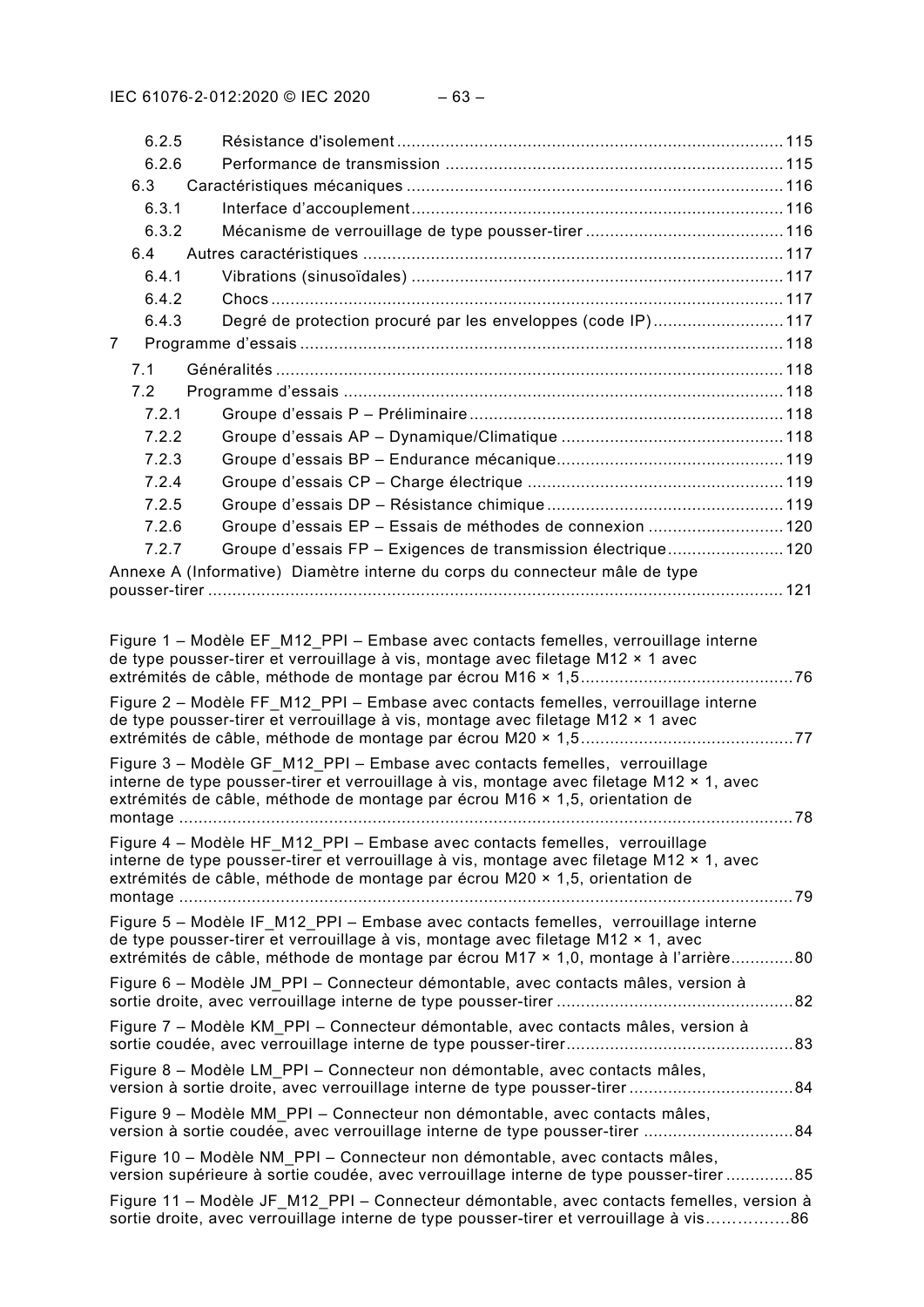| Figure 12 - Modèle KF_M12_PPI - Connecteur démontable, avec contacts femelles, version<br>à sortie coudée, avec verrouillage interne de type pousser-tirer et verrouillage à vis 86 |     |
|-------------------------------------------------------------------------------------------------------------------------------------------------------------------------------------|-----|
| Figure 13 – Modèle LF M12 PPI – Connecteur non démontable, avec contacts<br>femelles, version à sortie droite, avec verrouillage interne de type pousser-tirer et                   | 87  |
| Figure 14 - Modèle MF M12 PPI - Connecteur non démontable, avec contacts<br>femelles, version à sortie coudée, avec verrouillage interne de type pousser-tirer et                   | 88  |
| Figure 15 - Modèle NF_M12_PPI - Connecteur non démontable, contacts femelles,<br>version supérieure à sortie coudée, avec verrouillage interne de type pousser-tirer et             | 89  |
| Figure 16 - Modèle JF_PPI_PPO - Connecteur démontable, avec contacts femelles,<br>version à sortie droite, avec verrouillage de type pousser-tirer interne et externe               | .90 |
| Figure 17 - Modèle KF_PPI_PPO - Connecteur démontable, avec contacts femelles,<br>version à sortie coudée, avec verrouillage de type pousser-tirer interne et externe90             |     |
| Figure 18 – Modèle LF PPI PPO – Connecteur non démontable, avec contacts<br>femelles, version à sortie droite, avec verrouillage de type pousser-tirer interne et                   | 91  |
| Figure 19 - Modèle MF_PPI_PPO - Connecteur non démontable, avec contacts<br>femelles, version à sortie coudée, avec verrouillage de type pousser-tirer interne et<br>$ext{erne$     | 92  |
| Figure 20 - Modèle NF PPI PPO - Connecteur non démontable, avec contacts<br>femelles, version supérieure à sortie coudée, avec verrouillage de type pousser-tirer                   | 93  |
| Figure 21 – Vue de face du côté femelle du boîtier de type pousser-tirer avec                                                                                                       | 94  |
| Figure 22 - Vue de profil du côté femelle du boîtier de type pousser-tirer avec<br>l'exemple d'un connecteur codé A                                                                 | 95  |
| Figure 23 - Vue de face du côté mâle du boîtier de type pousser-tirer avec l'exemple                                                                                                | 97  |
| Figure 24 - Vue de profil du côté mâle du boîtier de type pousser-tirer avec l'exemple                                                                                              | 97  |
| Figure 25 - Vue de face du côté femelle du boîtier de type pousser-tirer pour le                                                                                                    |     |
| Figure 26 - Vue de profil du côté femelle du boîtier de type pousser-tirer pour le                                                                                                  |     |
| Figure 27 - Vue de face du côté femelle du boîtier de type pousser-tirer pour le                                                                                                    |     |
| Figure 28 - Vue de profil du côté femelle du boîtier de type pousser-tirer pour le                                                                                                  |     |
| Figure 29 - Vue de face du côté femelle du boîtier de type pousser-tirer pour le                                                                                                    |     |
| Figure 30 - Vue de profil du côté femelle du boîtier de type pousser-tirer pour le                                                                                                  |     |
| Figure 31 - Vue de face du côté femelle du boîtier de type pousser-tirer pour le                                                                                                    |     |
| Figure 32 – Vue de profil du côté femelle du boîtier de type pousser-tirer pour le                                                                                                  |     |
| Figure 33 - Vue de face du côté femelle du boîtier de type pousser-tirer pour le                                                                                                    |     |
| Figure 34 - Vue de profil du côté femelle du boîtier de type pousser-tirer pour le                                                                                                  |     |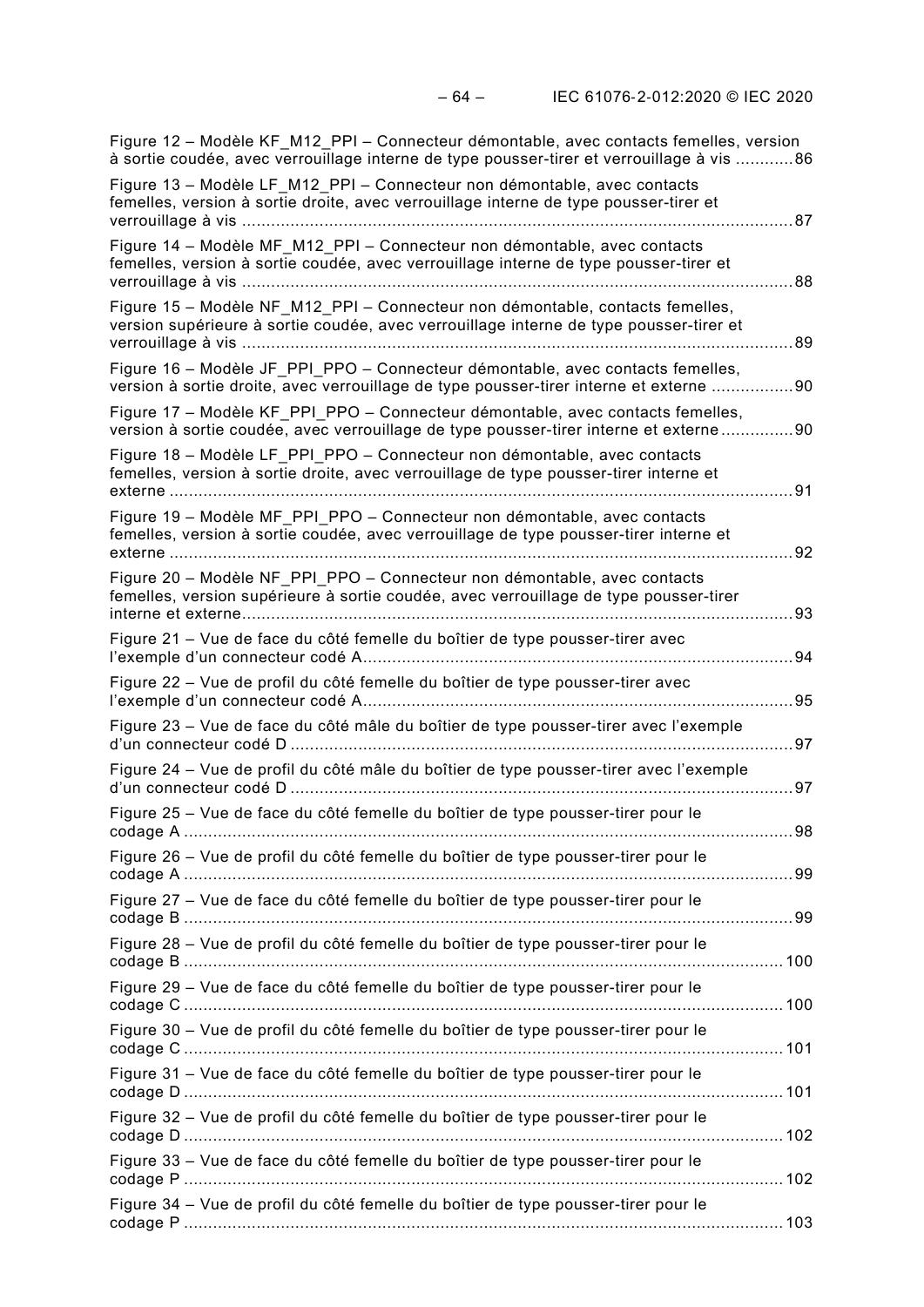| Figure 35 - Vue de face du côté femelle du boîtier de type pousser-tirer pour le            | 103 |
|---------------------------------------------------------------------------------------------|-----|
| Figure 36 - Vue de profil du côté femelle du boîtier de type pousser-tirer pour le          | 104 |
| Figure 37 - Vue de face du côté femelle du boîtier de type pousser-tirer pour le            | 104 |
| Figure 38 - Vue de profil du côté femelle du boîtier de type pousser-tirer pour le          | 105 |
| Figure 39 - Vue de face du côté femelle du boîtier de type pousser-tirer pour le            | 105 |
| Figure 40 - Vue de profil du côté femelle du boîtier de type pousser-tirer pour le          | 106 |
| Figure 41 - Vue de face du côté femelle du boîtier de type pousser-tirer pour le            | 106 |
| Figure 42 - Vue de profil du côté femelle du boîtier de type pousser-tirer pour le          |     |
| Figure 43 - Vue de face du côté femelle du boîtier de type pousser-tirer pour le            | 107 |
| Figure 44 - Vue de profil du côté femelle du boîtier de type pousser-tirer pour le          | 108 |
| Figure 45 - Vue de face du côté femelle du boîtier de type pousser-tirer pour le            |     |
| Figure 46 - Vue de profil du côté femelle du boîtier de type pousser-tirer pour le          | 109 |
| Figure 47 - Vue de face du côté femelle du boîtier de type pousser-tirer pour le            |     |
| Figure 48 - Vue de profil du côté femelle du boîtier de type pousser-tirer pour le          |     |
| Figure 49 - Vue de face du côté femelle du boîtier de type pousser-tirer pour le Type 1110  |     |
| Figure 50 - Vue de profil du côté femelle du boîtier de type pousser-tirer pour le          |     |
| Figure 51 - Vue de face du côté femelle du boîtier de type pousser-tirer pour le Type 2111  |     |
| Figure 52 – Vue de profil du côté femelle du boîtier de type pousser-tirer pour le          |     |
| Figure 53 - Vue de face du côté femelle du boîtier de type pousser-tirer pour le Type 3 112 |     |
| Figure 54 - Vue de profil du côté femelle du boîtier de type pousser-tirer pour le          |     |
| Figure 55 - Vue de face du côté femelle du boîtier de type pousser-tirer pour le Type 4113  |     |
| Figure 56 – Vue de profil du côté femelle du boîtier de type pousser-tirer pour le          |     |
|                                                                                             |     |
|                                                                                             |     |
|                                                                                             |     |
|                                                                                             |     |
|                                                                                             |     |
|                                                                                             |     |
|                                                                                             |     |
|                                                                                             |     |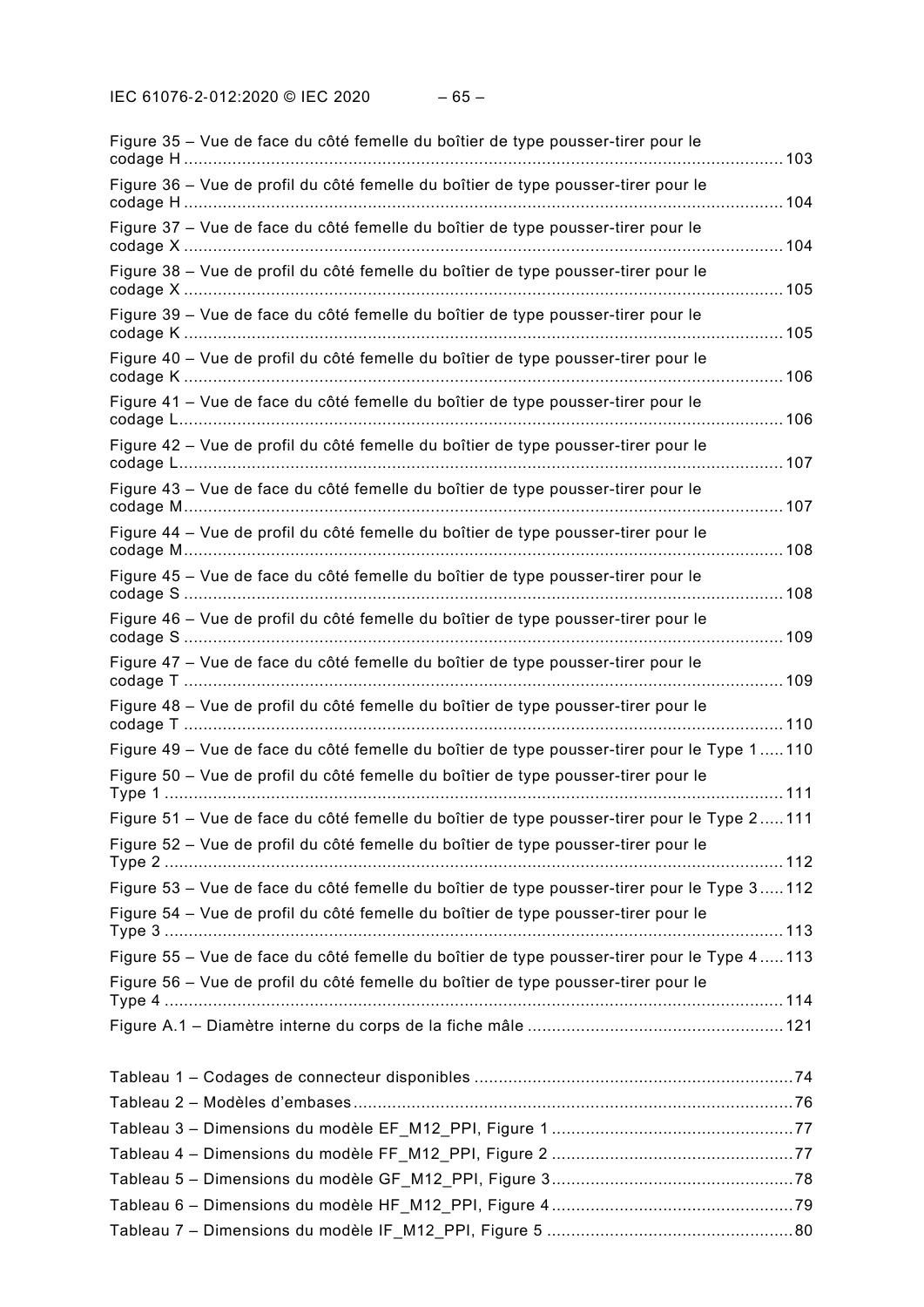| Tableau 24 - Dimensions du boîtier de type pousser-tirer (côté femelle)96             |  |
|---------------------------------------------------------------------------------------|--|
| Tableau 25 - Dimensions du boîtier de type pousser-tirer (côté mâle) 98               |  |
| Tableau 26 – Dimensions du boîtier de type pousser-tirer spécifiques au codage A99    |  |
| Tableau 27 – Dimensions du boîtier de type pousser-tirer spécifiques au codage B100   |  |
| Tableau 28 – Dimensions du boîtier de type pousser-tirer spécifiques au codage C 101  |  |
| Tableau 29 – Dimensions du boîtier de type pousser-tirer spécifiques au codage D 102  |  |
| Tableau 30 – Dimensions du boîtier de type pousser-tirer spécifiques au codage P 103  |  |
| Tableau 31 – Dimensions du boîtier de type pousser-tirer spécifiques au codage H 104  |  |
| Tableau 32 – Dimensions du boîtier de type pousser-tirer spécifiques au codage X 105  |  |
| Tableau 33 – Dimensions du boîtier de type pousser-tirer spécifiques au codage K 106  |  |
| Tableau 34 – Dimensions du boîtier de type pousser-tirer spécifiques au codage L  107 |  |
| Tableau 35 - Dimensions du boîtier de type pousser-tirer spécifiques au codage M  108 |  |
| Tableau 36 - Dimensions du boîtier de type pousser-tirer spécifiques au codage S 109  |  |
| Tableau 37 – Dimensions du boîtier de type pousser-tirer spécifiques au codage T110   |  |
| Tableau 38 – Dimensions du boîtier de type pousser-tirer spécifiques au Type 1111     |  |
| Tableau 39 – Dimensions du boîtier de type pousser-tirer spécifiques au Type 2112     |  |
| Tableau 40 – Dimensions du boîtier de type pousser-tirer spécifiques au Type 3113     |  |
| Tableau 41 – Dimensions du boîtier de type pousser-tirer spécifiques au Type 4114     |  |
| Tableau 42 - Forces d'insertion et d'extraction pour le mécanisme de verrouillage 117 |  |
|                                                                                       |  |
|                                                                                       |  |
| Tableau A.1 - Diamètre interne du corps de la fiche mâle, dimension X 121             |  |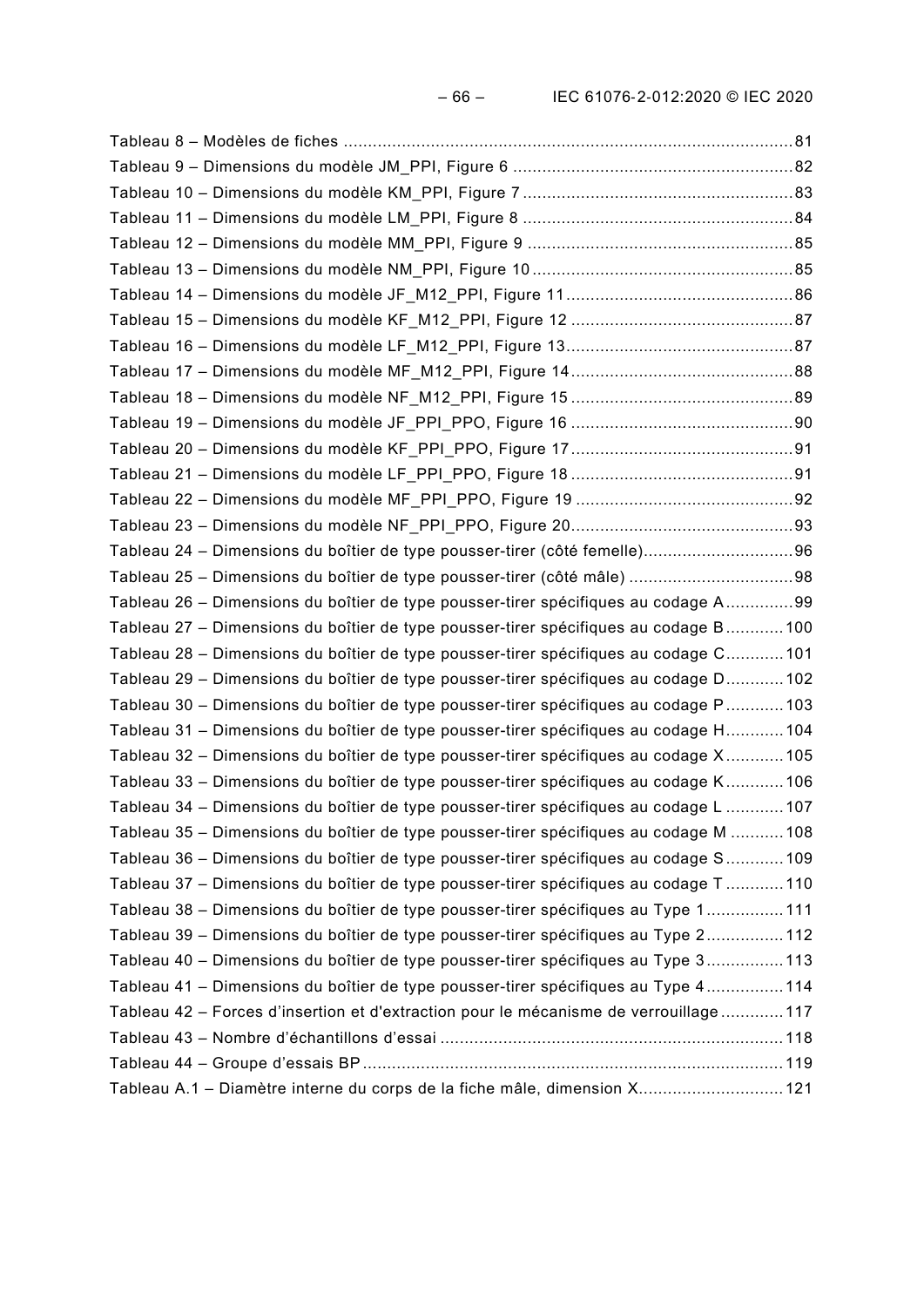## COMMISSION ÉLECTROTECHNIQUE INTERNATIONALE

\_\_\_\_\_\_\_\_\_\_\_\_

# **CONNECTEURS POUR ÉQUIPEMENTS ÉLECTRIQUES ET ÉLECTRONIQUES – EXIGENCES DE PRODUIT –**

## **Partie 2-012: Connecteurs circulaires – Spécification particulière relative aux connecteurs avec verrouillage interne de type pousser-tirer fondée sur les interfaces de connecteur M12 conformément à l'IEC 61076-2-101, l'IEC 61076-2-109, l'IEC 61076-2-111 et l'IEC 61076-2-113**

### AVANT-PROPOS

- <span id="page-17-0"></span>1) La Commission Électrotechnique Internationale (IEC) est une organisation mondiale de normalisation composée de l'ensemble des comités électrotechniques nationaux (Comités nationaux de l'IEC). L'IEC a pour objet de favoriser la coopération internationale pour toutes les questions de normalisation dans les domaines de l'électricité et de l'électronique. À cet effet, l'IEC – entre autres activités – publie des Normes internationales, des Spécifications techniques, des Rapports techniques, des Spécifications accessibles au public (PAS) et des Guides (ci-après dénommés "Publication(s) de l'IEC"). Leur élaboration est confiée à des comités d'études, aux travaux desquels tout Comité national intéressé par le sujet traité peut participer. Les organisations internationales, gouvernementales et non gouvernementales, en liaison avec l'IEC, participent également aux travaux. L'IEC collabore étroitement avec l'Organisation Internationale de Normalisation (ISO), selon des conditions fixées par accord entre les deux organisations.
- 2) Les décisions ou accords officiels de l'IEC concernant les questions techniques représentent, dans la mesure du possible, un accord international sur les sujets étudiés, étant donné que les Comités nationaux de l'IEC intéressés sont représentés dans chaque comité d'études.
- 3) Les Publications de l'IEC se présentent sous la forme de recommandations internationales et sont agréées comme telles par les Comités nationaux de l'IEC. Tous les efforts raisonnables sont entrepris afin que l'IEC s'assure de l'exactitude du contenu technique de ses publications; l'IEC ne peut pas être tenue responsable de l'éventuelle mauvaise utilisation ou interprétation qui en est faite par un quelconque utilisateur final.
- 4) Dans le but d'encourager l'uniformité internationale, les Comités nationaux de l'IEC s'engagent, dans toute la mesure possible, à appliquer de façon transparente les Publications de l'IEC dans leurs publications nationales et régionales. Toutes divergences entre toutes Publications de l'IEC et toutes publications nationales ou régionales correspondantes doivent être indiquées en termes clairs dans ces dernières.
- 5) L'IEC elle-même ne fournit aucune attestation de conformité. Des organismes de certification indépendants fournissent des services d'évaluation de conformité et, dans certains secteurs, accèdent aux marques de conformité de l'IEC. L'IEC n'est responsable d'aucun des services effectués par les organismes de certification indépendants.
- 6) Tous les utilisateurs doivent s'assurer qu'ils sont en possession de la dernière édition de cette publication.
- 7) Aucune responsabilité ne doit être imputée à l'IEC, à ses administrateurs, employés, auxiliaires ou mandataires, y compris ses experts particuliers et les membres de ses comités d'études et des Comités nationaux de l'IEC, pour tout préjudice causé en cas de dommages corporels et matériels, ou de tout autre dommage de quelque nature que ce soit, directe ou indirecte, ou pour supporter les coûts (y compris les frais de justice) et les dépenses découlant de la publication ou de l'utilisation de cette Publication de l'IEC ou de toute autre Publication de l'IEC, ou au crédit qui lui est accordé.
- 8) L'attention est attirée sur les références normatives citées dans cette publication. L'utilisation de publications référencées est obligatoire pour une application correcte de la présente publication.
- 9) L'attention est attirée sur le fait que certains des éléments de la présente Publication de l'IEC peuvent faire l'objet de droits de brevet. L'IEC ne saurait être tenue pour responsable de ne pas avoir identifié de tels droits de brevets et de ne pas avoir signalé leur existence.

La Norme internationale IEC 61076-2-012 a été établie par le sous-comité 48B: Connecteurs électriques, du comité d'études 48 de l'IEC: Connecteurs électriques et structures mécaniques pour les équipements électriques et électroniques.

Le texte de cette Norme internationale est issu des documents suivants:

| <b>FDIS</b>   | Rapport de vote |
|---------------|-----------------|
| 48B/2813/FDIS | 48B/2831/RVD    |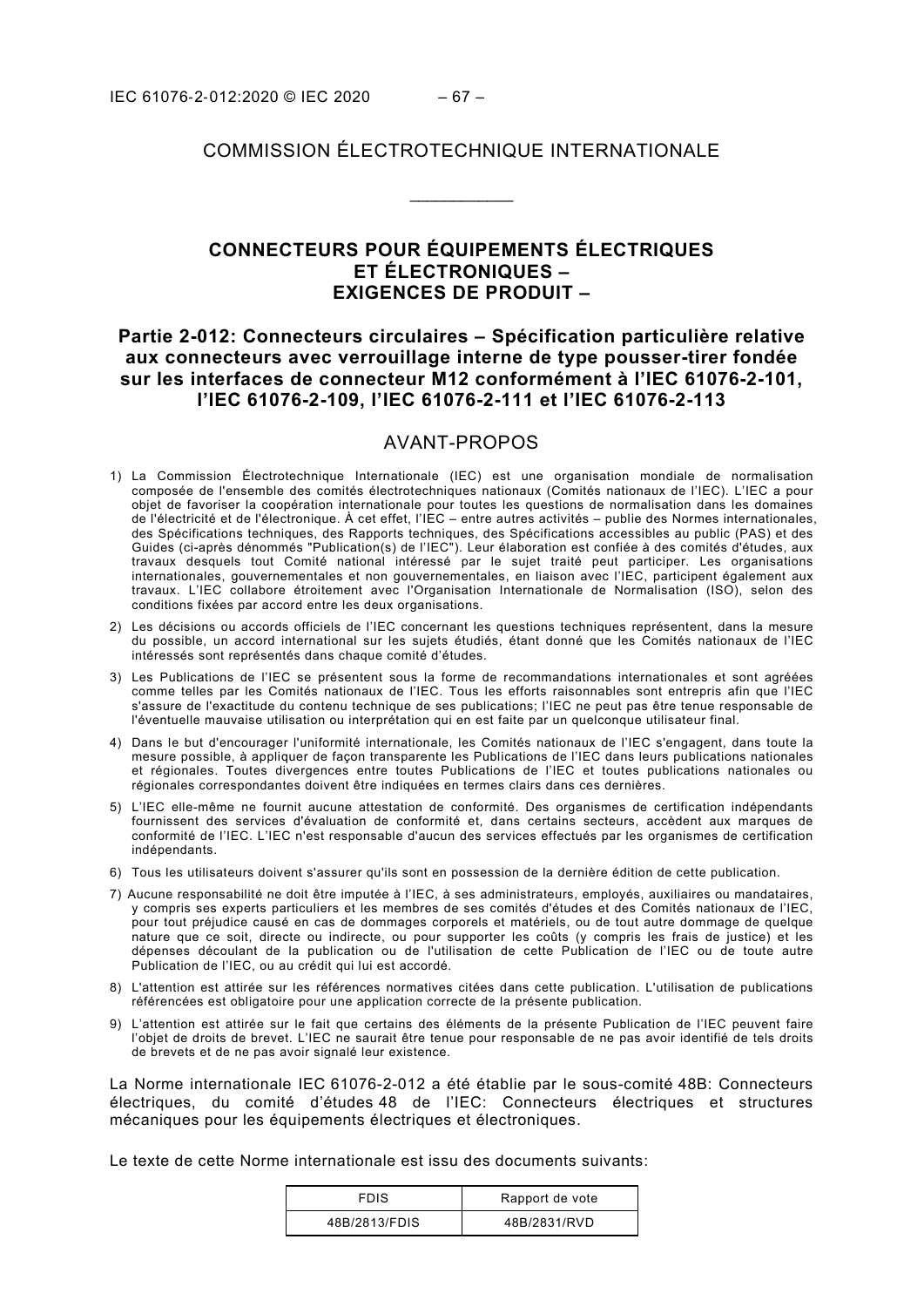Le rapport de vote indiqué dans le tableau ci-dessus donne toute information sur le vote ayant abouti à l'approbation de cette Norme internationale.

La version française de la norme n'a pas été soumise au vote.

Ce document a été rédigé selon les Directives ISO/IEC, Partie 2.

Une liste de toutes les parties de la série IEC 61076, présentées sous le titre général *Connecteurs pour équipements électriques et électroniques – Exigences de produit*, peut être consultée sur le site web de l'IEC.

Les futures normes de cette série porteront dorénavant le nouveau titre général cité ci-dessus. Le titre des normes existant déjà dans cette série sera mis à jour lors de la prochaine édition.

Le comité a décidé que le contenu de ce document ne sera pas modifié avant la date de stabilité indiquée sur le site web de l'IEC sous "http://webstore.iec.ch" dans les données relatives au document recherché. À cette date, le document sera

- reconduit,
- supprimé,
- remplacé par une édition révisée, ou
- amendé.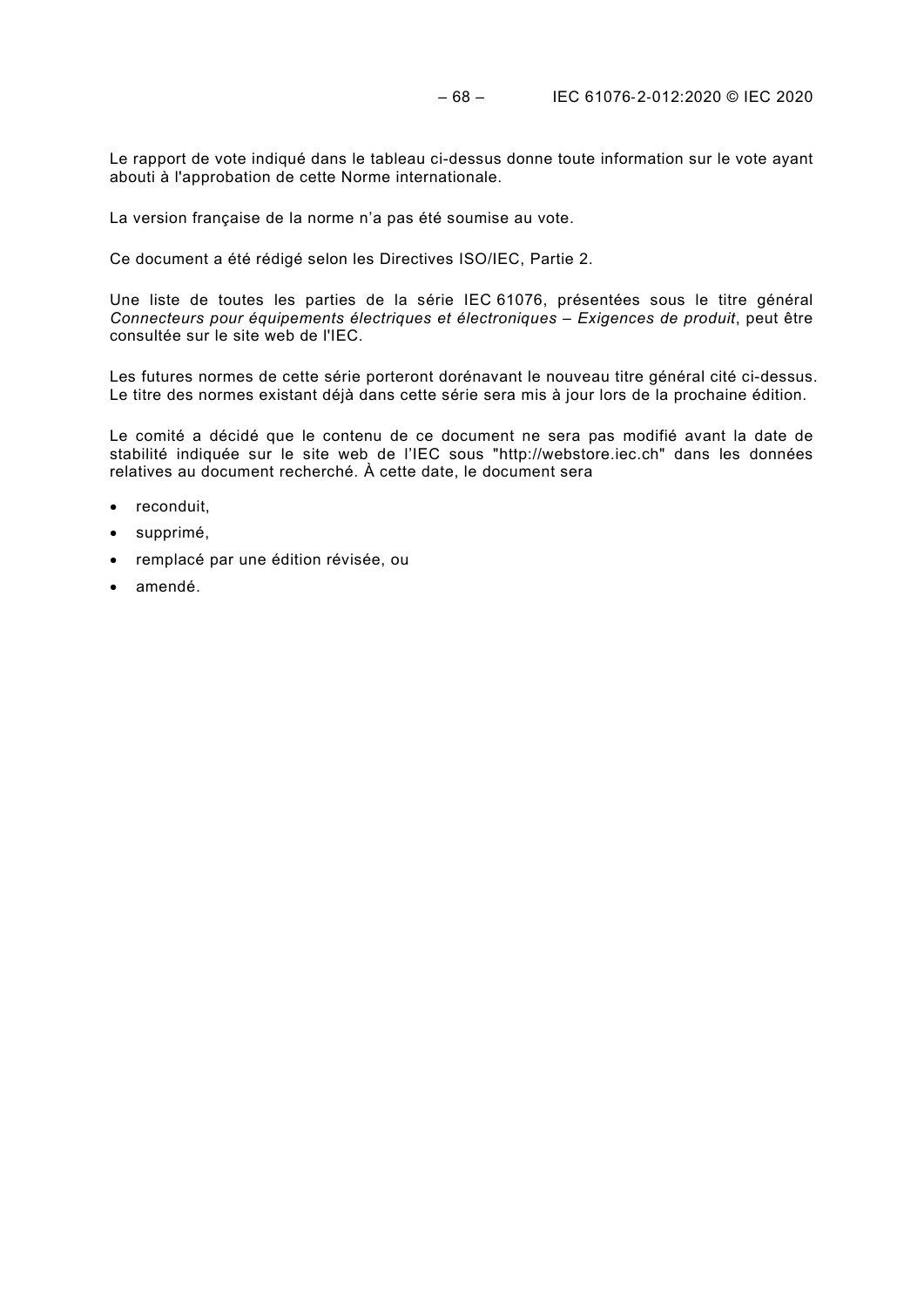# IEC 61076‑2‑012:2020 © IEC 2020 – 69 –

| IEC SC 48B - Connecteurs électriques                            |                                                                                                                                                                                                              |  |
|-----------------------------------------------------------------|--------------------------------------------------------------------------------------------------------------------------------------------------------------------------------------------------------------|--|
| Spécification disponible auprès de:                             | IFC 61076-2-012 Fd 1                                                                                                                                                                                         |  |
| Secrétariat Général de l'IEC                                    |                                                                                                                                                                                                              |  |
| Ou à l'adresse indiquée à l'intérieur de la page de couverture. |                                                                                                                                                                                                              |  |
| SPÉCIFICATION PARTICULIÈRE conformément à<br>l'IEC 61076-1      |                                                                                                                                                                                                              |  |
| IFC.                                                            | Connecteurs circulaires internes M12<br>de type pousser-tirer (push-pull)<br>destinés à l'alimentation et/ou à la<br>transmission du signal et/ou des<br>données                                             |  |
|                                                                 | Embases avec contacts femelles, et<br>mécanisme interne de type pousser-<br>tirer<br>accouplables à des prises avec<br>verrouillage interne de type pousser-<br>tirer ou verrouillage à vis M12              |  |
|                                                                 | Fiches pour câbles avec contacts mâle<br>et verrouillage interne de type pousser-<br>tirer                                                                                                                   |  |
|                                                                 | Deux types de fiches pour câbles avec<br>contacts femelles, avec mécanisme<br>interne de type pousser-tirer, et vis<br>M12 ou mécanisme externe de type<br>pousser-tirer conformément à<br>l'IEC 61076-2-010 |  |
|                                                                 | Démontable - Non démontable                                                                                                                                                                                  |  |
|                                                                 | Embases avec montage arrière ou<br>montage par écrou (avant)                                                                                                                                                 |  |
|                                                                 | Connecteurs à sortie droite et à sortie<br>coudée                                                                                                                                                            |  |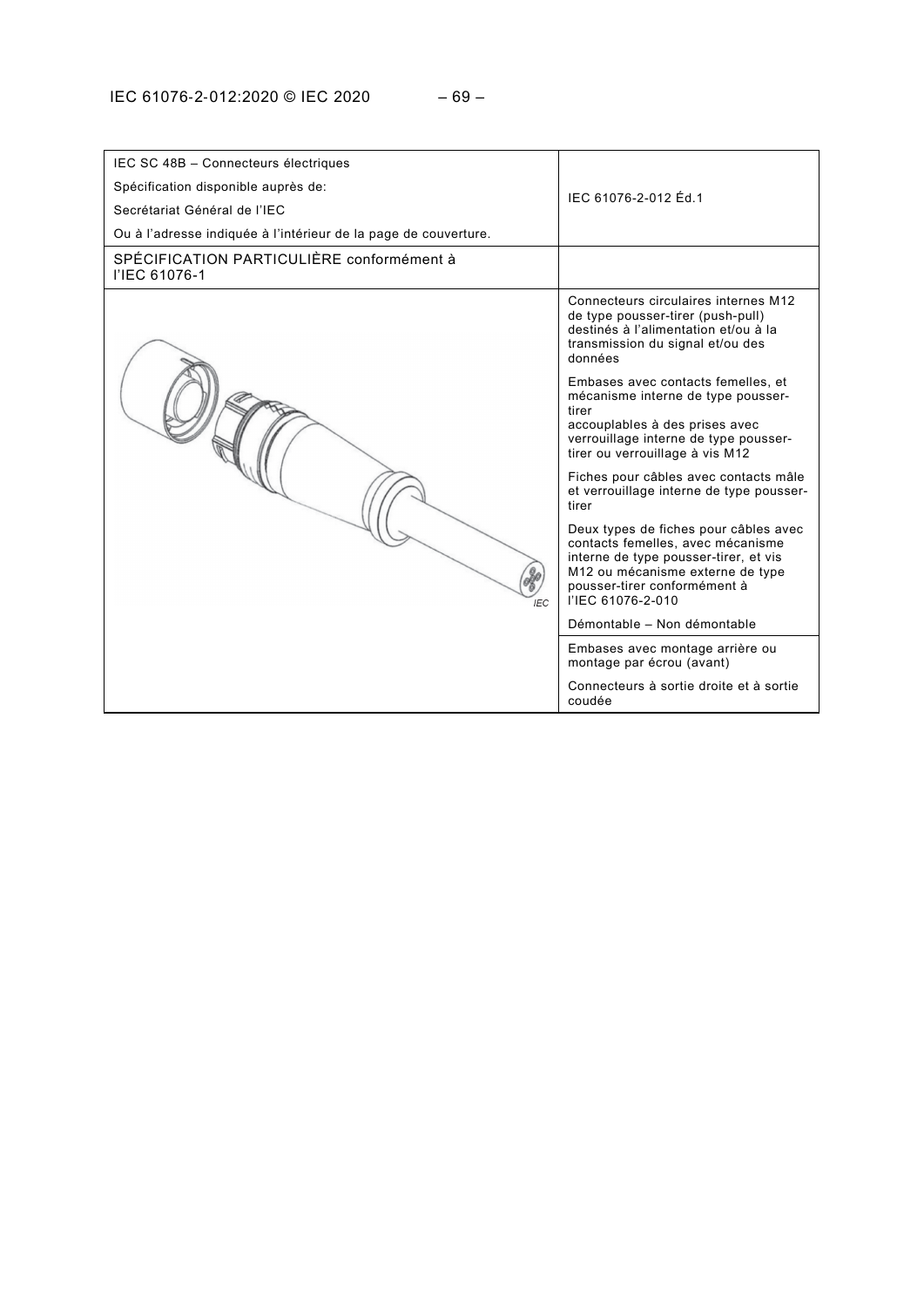# **CONNECTEURS POUR ÉQUIPEMENTS ÉLECTRIQUES ET ÉLECTRONIQUES – EXIGENCES DE PRODUIT –**

**Partie 2-012: Connecteurs circulaires – Spécification particulière relative aux connecteurs avec verrouillage interne de type pousser-tirer fondée sur les interfaces de connecteur M12 conformément à l'IEC 61076-2-101, l'IEC 61076-2-109, l'IEC 61076-2-111 et l'IEC 61076-2-113**

#### <span id="page-20-0"></span>**1 Domaine d'application**

La présente partie de l'IEC 61076-2 décrit les connecteurs circulaires équipés d'un mécanisme de verrouillage interne de type pousser-tirer dérivé des connecteurs à verrouillage à vis M12 et par conséquent compatible avec ces derniers, et avec des interfaces d'accouplement conformément à l'IEC 61076-2-101, l'IEC 61076-2-109, l'IEC 61076-2-111 et l'IEC 61076-2-113.

Une embase femelle équipée d'un verrouillage interne de type pousser-tirer conformément au présent document est accouplable à une fiche mâle codée en conséquence avec verrouillage à vis M12 conformément à l'IEC 61076-2-101, l'IEC 61076-2-109, l'IEC 61076-2-111 ou l'IEC 61076-2-113.

NOTE 1 "M12" désigne la dimension du pas de vis du mécanisme de verrouillage à vis de connecteurs circulaires avec verrouillage à vis M12.

Le présent document couvre à la fois:

- a) les connecteurs d'alimentation avec des caractéristiques assignées de courant de 16 A maximum et des caractéristiques assignées de tension de 630 V maximum, généralement utilisés pour l'alimentation des équipements électriques utilisés dans les locaux industriels, et
- b) les connecteurs pour la transmission de données et de signal avec des fréquences maximales de 500 MHz.

NOTE 2 Les connecteurs d'alimentation ne conviennent pas comme socles de prises de courant de distribution de courant dans les installations électriques des bâtiments.

Ces connecteurs se composent à la fois d'embases et de fiches, démontables ou non, avec verrouillage interne M12 de type pousser-tirer, comme cela est expliqué ci-dessus. Les connecteurs mâles possèdent des contacts arrondis de 0,60 mm à 1,5 mm de diamètre.

Le présent document couvre plusieurs types de connecteurs identifiés par leurs "codages" et présentant différentes dispositions de contact non interchangeables.

La conception du mécanisme interne de type pousser-tirer empêche l'accouplement fortuit de la fiche interne de type pousser-tirer mâle au connecteur femelle avec verrouillage à vis M12, même pour un codage identique.

Certains modèles de fiches à contacts femelles couverts dans le présent document sont équipés d'un verrouillage interne et externe de type pousser-tirer pour une compatibilité d'accouplement, ainsi que de fiches ou embases mâles codés en conséquence, conformément à l'IEC 61076-2-010.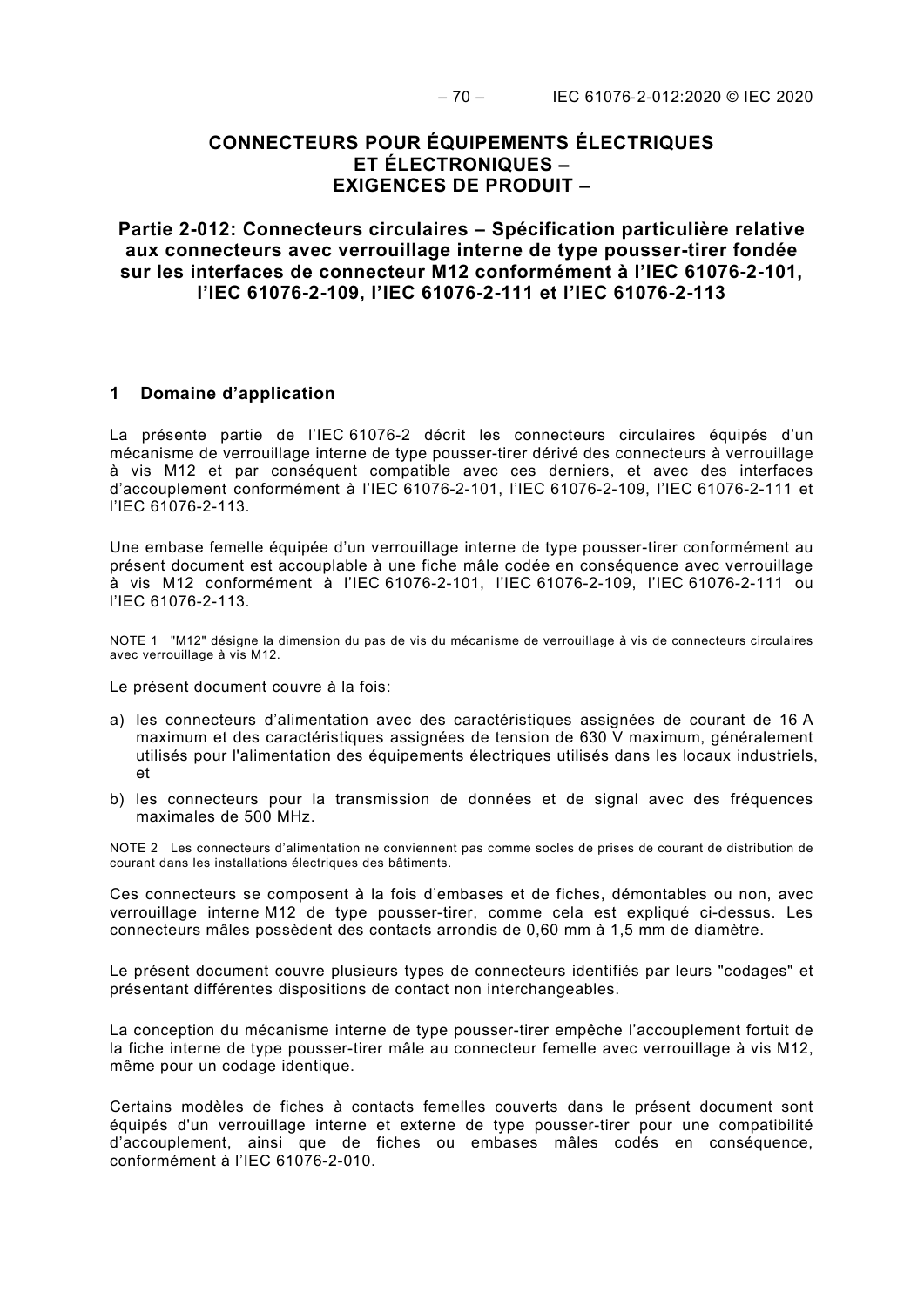IEC 61076‑2‑012:2020 © IEC 2020 – 71 –

#### <span id="page-21-0"></span>**2 Références normatives**

Les documents suivants sont cités dans le texte de sorte qu'ils constituent, pour tout ou partie de leur contenu, des exigences du présent document. Pour les références datées, seule l'édition citée s'applique. Pour les références non datées, la dernière édition du document de référence s'applique (y compris les éventuels amendements).

IEC 60050-581:2008, *Vocabulaire électrotechnique international – Partie 581: Composants électromécaniques pour équipements électroniques*

IEC 60068-1, *Essais d'environnement – Partie 1: Généralités et lignes directrices*

IEC 60512-2-1, *Connecteurs pour équipements électroniques – Essais et mesures – Partie 2-1: Essais de continuité électrique et de résistance de contact – Essai 2a: Résistance de contact – Méthode du niveau des millivolts*

IEC 60512-3-1, *Connecteurs pour équipements électroniques – Essais et mesures – Partie 3-1: Essais d'isolement – Essai 3a: Résistance d'isolement*

IEC 60512-4-1, *Connecteurs pour équipements électroniques – Essais et mesures – Partie 4-1: Essais de contrainte diélectrique – Essai 4a: Tension de tenue*

IEC 60512-5-1, *Connecteurs pour équipements électroniques – Essais et mesures – Partie 5-1: Essais de courant limite – Essai 5a: Échauffement*

IEC 60512-6-3, *Connecteurs pour équipements électroniques – Essais et mesures – Partie 6-3: Essais de contraintes dynamiques – Essai 6c: Chocs*

IEC 60512-6-4, *Connecteurs pour équipements électroniques – Essais et mesures – Partie 6-4: Essais de contraintes dynamiques – Essai 6d: Vibrations (sinusoïdales)*

IEC 60512-9-1, *Connecteurs pour équipements électroniques – Essais et mesures – Partie 9-1: Essais d'endurance – Essai 9a: Fonctionnement mécanique*

IEC 60512-13-1, *Connecteurs pour équipements électroniques – Essais et mesures – Partie 13-1: Essais de fonctionnement mécanique – Essai 13a: Forces d'accouplement et de désaccouplement*

IEC 60512-13-2, *Connecteurs pour équipements électroniques – Essais et mesures – Partie 13-2: Essais de fonctionnement mécanique – Essai 13b: Forces d'insertion et d'extraction*

IEC 60512-13-5, *Connecteurs pour équipements électroniques – Essais et mesures – Partie 13-5: Essais de fonctionnement mécanique – Essai 13e: Méthode de polarisation et de codage*

IEC 60512-15-6, *Connecteurs pour équipements électroniques – Essais et mesures – Partie 15-6: Essais (mécaniques) des connecteurs – Essai 15f: Efficacité des dispositifs d'accouplement des connecteurs*

IEC 60529:1989, *Degrés de protection procurés par les enveloppes (Code IP)* IEC 60529:1989/AMD1:1999 IEC 60529:1989/AMD2:2013

IEC 60664-1, *Coordination de l'isolement des matériels dans les systèmes (réseaux) à basse tension – Partie 1: Principes, exigences et essais*